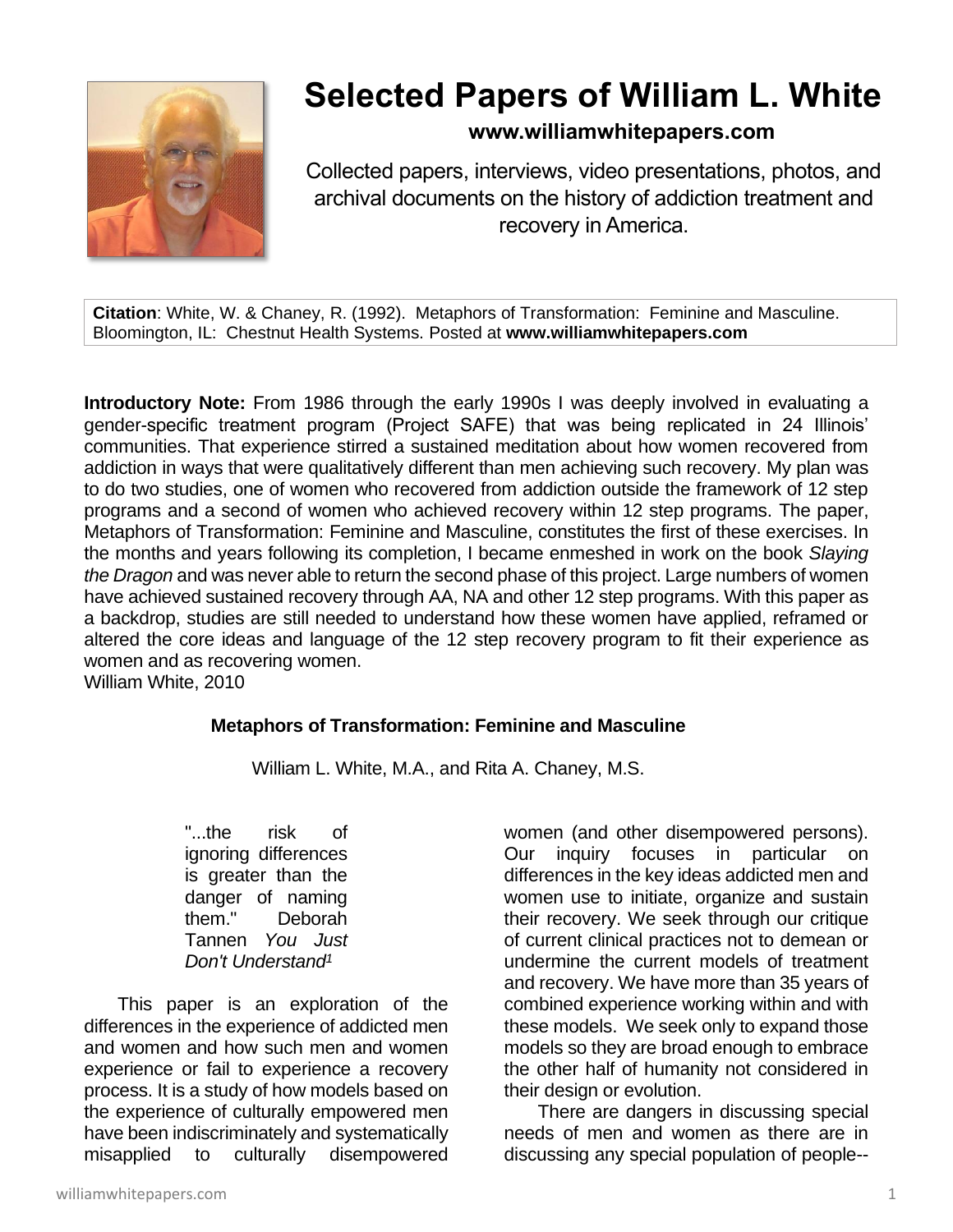dangers in the very categorization of "special." Benign efforts to define and respond to this specialness and to sketch with a broad brush what has been learned through such efforts always risks ignoring the enormous diversity found in any so-called special population and in replacing old stereotypes for more modern and politically palatable stereotypes. Sweeping generalizations about men and women ignore the range of differences produced by age, ethnicity, sexual orientation, occupation, religion, region of the country, and thousands of other idiosyncratic elements of experience that would deny any classification effort.

While attempting to abstract the essence of collective group experience poses risks, the failure to venture such an investigation raises the specter of misapplied technology. While there are benefits to be gained and potential harms to be prevented, we will walk gently into this discussion guiding ourselves carefully between the dual dangers of denying or overstating the differences between the addiction and recovery experiences of men and women. In the space below we will try to sift out some of the most salient differences in the constructs and experiences that become points of transformation for addicted men and women. While reality is much more complex than the models and metaphors we use to elucidate it, these tools may help us enhance our ability to conceptualize and enhance the helping and recovery process. While these constructs do not fully reflect the complexity and uniqueness within and across gender, we do believe they capture the mainstream experience of many addicted and recovering women and men in this culture.

williamwhitepapers.com 2008 and 2008 and 2008 and 2008 and 2008 and 2008 and 2008 and 2008 and 2008 and 2008 and 2008 and 2008 and 2008 and 2008 and 2008 and 2008 and 2008 and 2008 and 2008 and 2008 and 2008 and 2008 and 2 This study was begun with some trepidation. There were concerns about exposing our sometimes painful selfexaminations of these issues amid the sense that our work on these ideas was not complete and could never be irrevocably finished. As such, this paper is more a snapshot in time of a thinking process than a set of definitive conclusions. Any paper exploring gender differences within a historically patriarchal, but rapidly changing, culture and professional field of endeavor

typically incites debate and criticism, and this paper is not likely to be an exception. If the ideas contained here stir dialogue that deepens our understanding of the different recovery pathways available to addicted men and women, then the risks and any resulting bruises will have been worth it.

## *The Male Treatment and Recovery Paradigm*

There is no question that mainstream assessment, treatment and recovery technology in the addictions field was developed based on experience with men. Most of the basic paradigms, principles and practices of the field had been hardened and set before women arrived in great numbers as clients, volunteers or professional staff.

The experiential foundation of Alcoholics Anonymous (the years from 1935-1939) that produced the 12 steps which would come to so influence our current understandings of addiction and recovery was a foundation based almost exclusively on the experience of alcoholic men. When the "Big Book" (*Alcoholics Anonymous)* of AA states, "Here are the steps we took" in introducing the 12 steps, the "we" reflected the experience of culturally empowered, alcoholic men. At the time these words were first written only two women had made short-lived contact with AA. In fact, the inscription, "The story of How More than One Hundred Men Have Recovered From Alcoholism," appeared on the title page of the 1939 first edition, and was proposed as the book's title until Florence R., who would later leave AA and return to drinking, argued it down.<sup>2</sup> Marty Mann, who would become the first woman to achieve sustained sobriety within AA, threw a draft of the Big Book on the floor when she first read it because of its frequent references to God and lack of references to women.<sup>3</sup> Charlotte Davis Kasl and others have cogently documented how the 12 step prescriptions were defined to fit the character armor of the culturally empowered male alcoholic.<sup>4</sup>

Professional research and clinical models of intervention with alcoholics were similarly based on experience with men. We are talking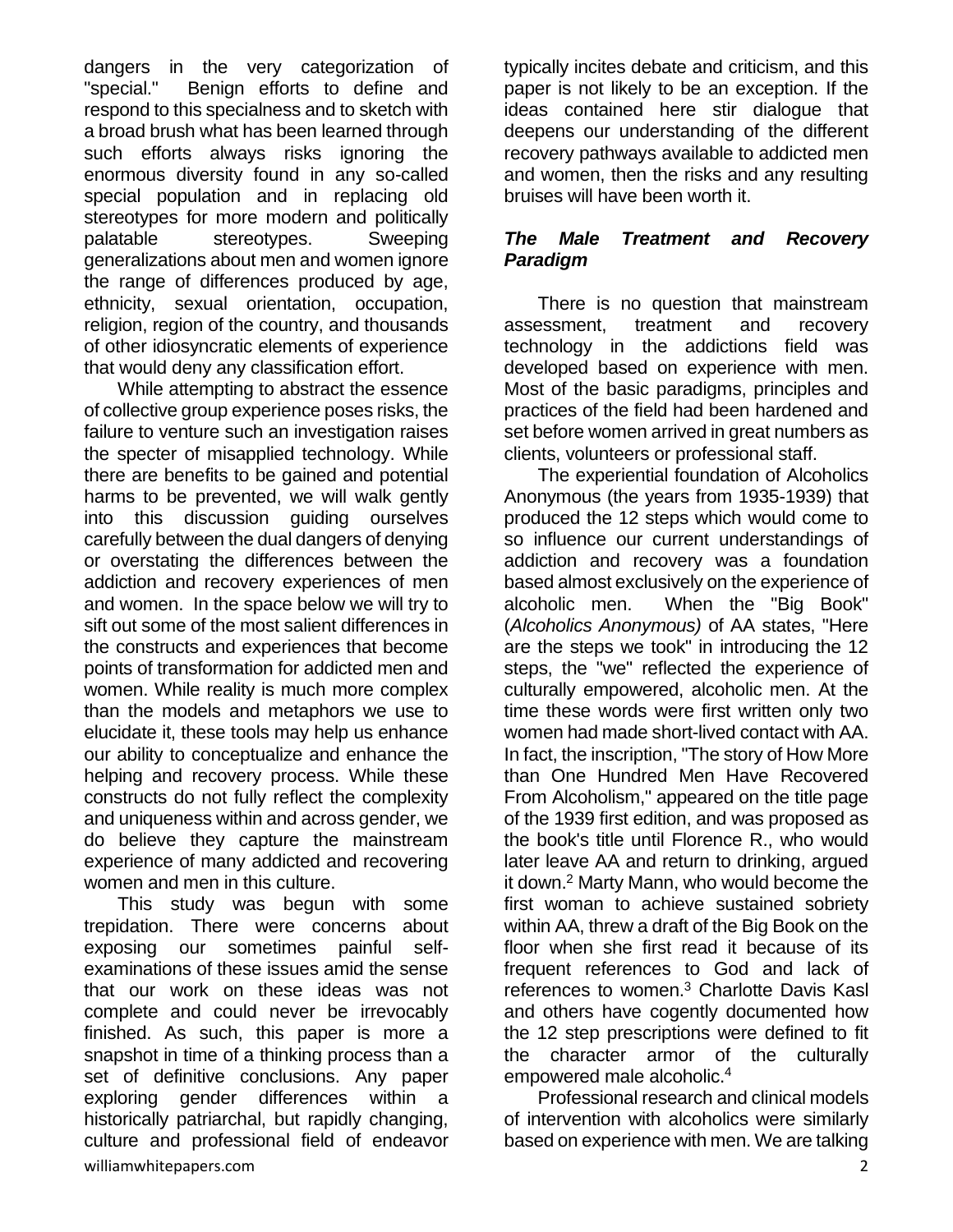about the experience of men whether we talk of the physiological effects of alcohol, the progression of alcoholism, the major alcoholism assessment instruments, or the heart and soul of the 28-day "Minnesota model" of alcoholism treatment. While estimates of alcoholic women in the United States range as high as 5 million, only 8 percent of the subjects in studies on alcoholism and chemical dependency conducted between 1970 and 1984 were women and many of these studies did not isolate and contrast data for men and women.<sup>5</sup> Vanicelli's 1987 review of alcoholism research studies could only find 3,278 women who had been included in alcoholism studies in the past 29 years!<sup>6</sup> Women were rarely included among those designing and conducting addiction research and were not included as research subjects. The experience of women has until recently been excluded from the field's theory-building. The field has openly practiced a phenomenon sometimes referred to as the "Adam's Rib Syndrome"--the assumption that women are identical to men, that research conclusions based on experience with half of the population can be extended to include the whole. What technology exists is clearly based on the experience of men.

Women's needs and experiences have also not been reflected in our mainstream programmatic and clinical practices. When women first began to enter self-help structures (the 1940s) and treatment structures (the 1970s) in large numbers, the primary concern was not with their special needs but the extent to which their presence would serve as a distraction to men. These women entered helping systems in which their alcoholism was defined based on experience with men and their treatment and recovery was proscribed within a model defined by men, for men, in helping relationships between men. As newer and alternative models of treatment (therapeutic communities, methadone maintenance) and new specialty areas (employee assistance programs, criminal justice diversion, intervention programs for drinking drivers) these also would be crystallized primarily based on experience with men.

A large number of women have utilized these traditional male-based frameworks of intervention, treatment and recovery to support their recovery from addiction. Of the 9,394 persons who responded to AA's 1989 membership survey, for example, 35% were women.<sup>7</sup> Traditional frameworks of treatment and recovery have slowly evolved as more women have entered them. Many recovering women sought supplemental services (concurrent therapy) and may have gotten sober in spite of, rather than because of, such male-based frameworks of recovery. It is a testament to women's strength and resilience that they could interpret and reframe these male-based models to fit their experience and needs. Within the framework of women's meetings, women's mentoring and sponsorship of women, and shared encounters across tables in living rooms and coffee shops, this male-based recovery architecture was feminized, filtered and reinterpreted to fit the experience of women. Like oversized clothes, the traditional models had to be cut up and reassembled before they fit comfortably and yet many women would be criticized for such personalization--shamed to the point they were often silent about the interpretations and changes they were creating to make this "simple" program fit the complexity of their experience and needs.

A number of events have set the stage for the reassessment of our mainstream treatment philosophies and techniques.

 $\Box$ **Treatment outcome studies** confirm our clinical observation that a significant portion of alcoholics and addicts do not respond to our best treatment and recovery paradigms. A review of treatment outcome studies of the past decade reveals that from 50% to 65% of clients leaving treatment will not be abstaining from alcohol and/or other drug use two years following their discharge from treatment.<sup>8</sup> In the most recent (1989) survey Alcoholics Anonymous conducted of its membership, it was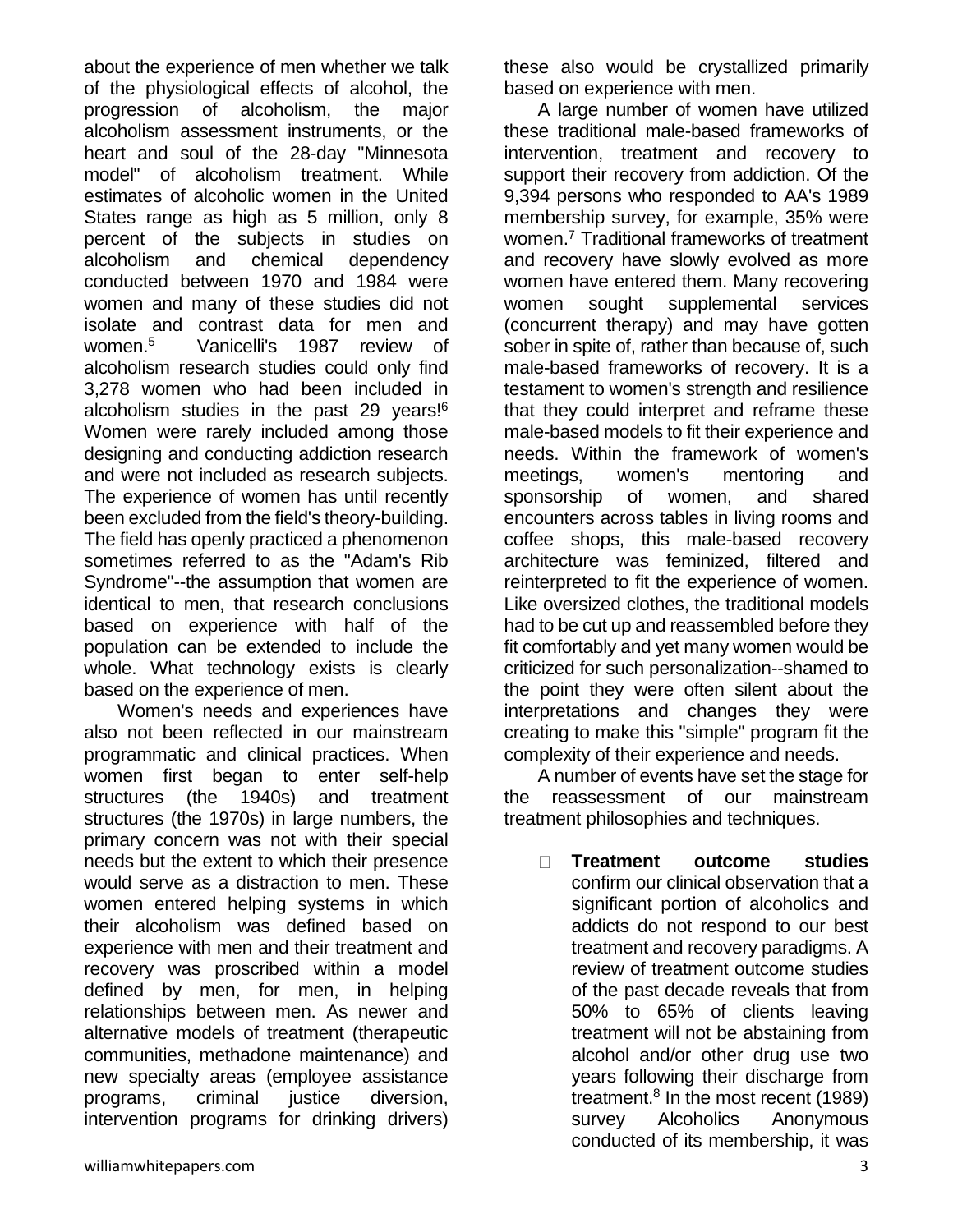found that approximately 50% of persons who come to AA will leave within three months, with progressively slower attrition rates continuing beyond this period.<sup>9</sup> If such programs are to be measured by their ability to generate sustained patterns of sobriety, there are many subpopulations of clients for whom this treatment and recovery technology quite simply is not working.

- $\Box$ **Challenges to the single pathway model of addiction** occur daily. The tenants of this model (1. Substance abuse springs from a single etiological source. 2. It presents itself in consistently homogenous characteristics. 3. The disease responds to a very narrow approach of philosophy and technique. 4. There is a single pathway of longterm recovery that all must follow.) are being challenged by a view of multiple etiological sources of substance use disorders, multiple subpopulations who present diverse patterns and needs and respond to very different treatment approaches and who may utilize a wide diversity of long-term recovery pathways. From these challenges have come new treatment approaches and selfhelp structures for adolescents, women, people of color, gays and lesbians, persons with physical/psychiatric disabilities. Advocates concerned over the misapplication of interventions defined to work for men to women raise two concerns: the first, that the male-based treatment technology simply fails to produce the desired results when applied to women, and second, that the male-based treatment technology when misapplied to women can actually have an iatrogenic (treatmentcaused harm) effect.
- **The women's movement** forced a  $\Box$ reassessment of the exclusion of women from professional and leadership roles within the addiction treatment field and the special needs of those women who were being served as well as those women who needed services but weren't being reached by our traditional service models.
- $\Box$ **The movement of women into research, clinical and administrative roles** within the addiction treatment field has provided forums from which to raise the special needs of women. These voices posit that it is not enough to bring women into the field and have them do to women clients what men have done to men clients--to practice the "state of the art" as women inherited it. It is not enough to force women into the mold of the male counselor and to mold the bodies and psyches of women clients to fit the masculine mold of addiction recovery.
- $\Box$ **Federal and state funding** for research on substance use disorders among women and funding for programs specializing in treating addicted women were crucial in supporting the work out of which would come much of our current knowledge about the treatment and recovery process for addicted women.

## *The Emergence of Women's Ways of Healing*

As each month passes, a growing body of research and clinical experience accumulates to underscore the differences between patterns of addiction and recovery in men and women. Researchers have found differences in drinking and other drug consumption patterns between women and men that include: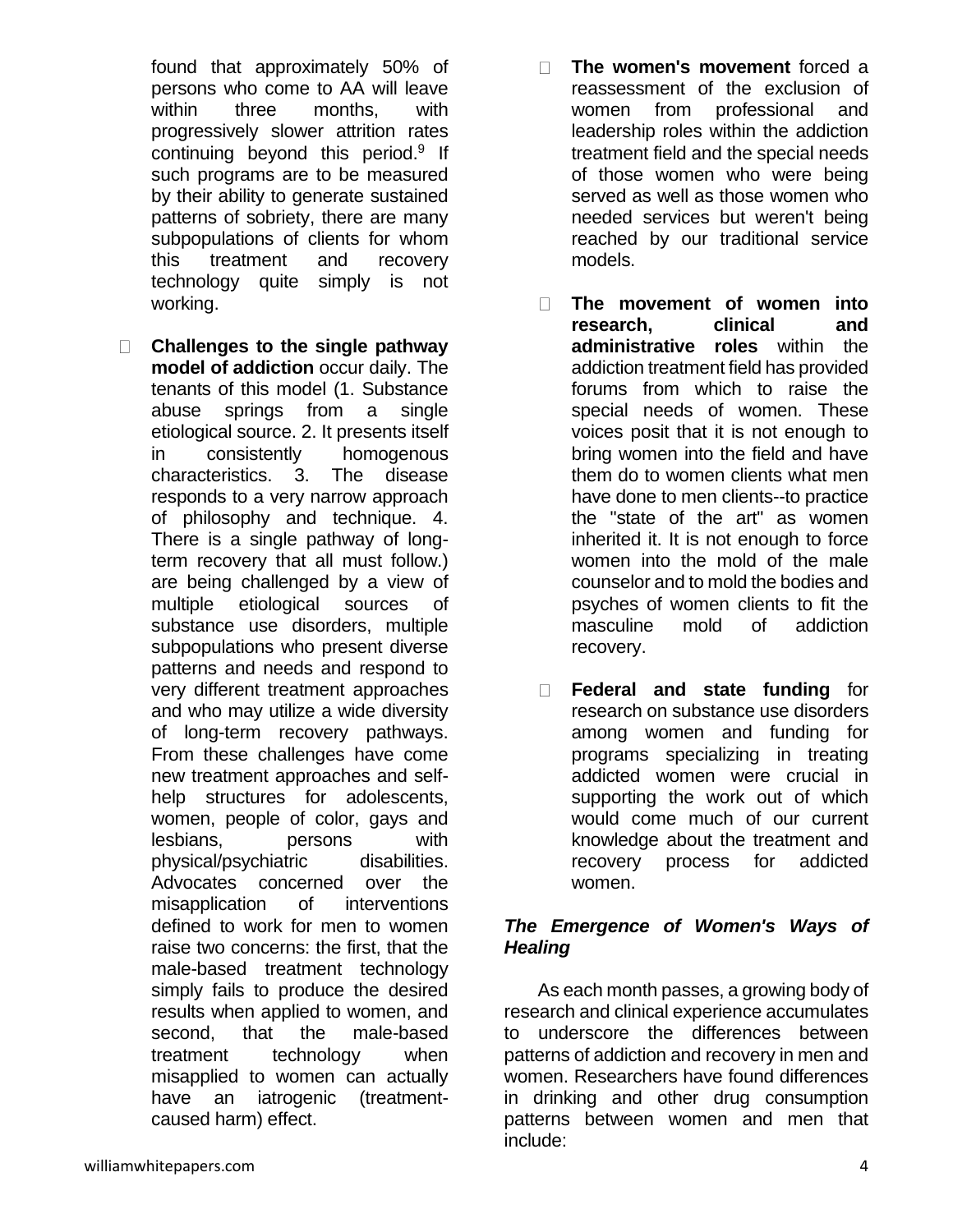- Alcohol consumption patterns (Women are less likely to drink, with 40% abstaining from drinking.)
- Licit drug consumption (Women are more likely to be using/abusing licit psychoactive drugs alone and in combination with alcohol. $1^{10}$
- Alcohol metabolism (Women reach higher peak blood alcohol levels; women on oral contraceptives metabolize alcohol more slowly. $)^{11}$
- Morbidity and mortality (Women have more severe medical problems than men with less alcohol consumed.)<sup>12</sup>
- Genetic risk of alcoholism (Males have higher genetic risk.)<sup>13</sup>
- Etiology of alcoholism (Addicted women bring other life experiences, e.g., parental alcoholism, sexual victimization in childhood/ adolescence/ adulthood that can serve as etiological forces in addiction or obstacles to their recovery.)
- Onset of excessive alcohol/drug use (Onset in women tends to be tied to identifiable events.)<sup>14</sup>
- Speed of progression (Progression is faster in women.)
- Stages and symptoms (Stages are less distinct for women; some early stage symptoms for men are late stage symptoms for women.)<sup>15</sup>
- Stage of intervention (Women, primarily because of social/family enabling and stigma, enter treatment at later stages than men.)
- Barriers to treatment (Women may have special barriers such as increased stigma, lack of child care, and concern for physical/psychological safety in male dominated treatment environment.) <sup>16</sup>

As clinical experience with women increases in the addiction treatment field, so has the concern about the pressure on addicted women to comply and experience treatment whose essence has been defined and whose success is measured based on the physical, psychological, social and spiritual architecture of men. The more experience we have with women experiencing alcohol/drug-related problems, the louder is the growing voice that defines and calls for a more effective response to their special needs.

This paper is a single note within a more extended composition being written within the field which posits that we need to look anew at the needs of addicted women and our response to those needs. It is part of a broader movement that says our treatment models must emerge out of the needs and experiences of our clients as opposed to programming these needs within a pre-set and perhaps alien architecture. It is the premise of this paper that treatment and recovery principles within the addictions field were designed for culturally empowered men and require significant modification to respond to the needs of women.

## *Masculine and Feminine Metaphors of Change*

"How can women create stories of women's lives if they have only male language with which to do it?" Carolyn G. Heilbrun, *Writing a Woman's Life* <sup>17</sup>

Addicted men and women both exhibit chronic self-defeating styles that serve to sustain addiction. These patterns become compulsive and progressively selfaccelerating. They become individually specialized, fixated and cognitively selfperpetuating. These culturally encoded styles must be unlocked through the treatment and/or self-help process. The treatment process is a discovery of those metaphors- words, phrases, ideas, stories--that like keys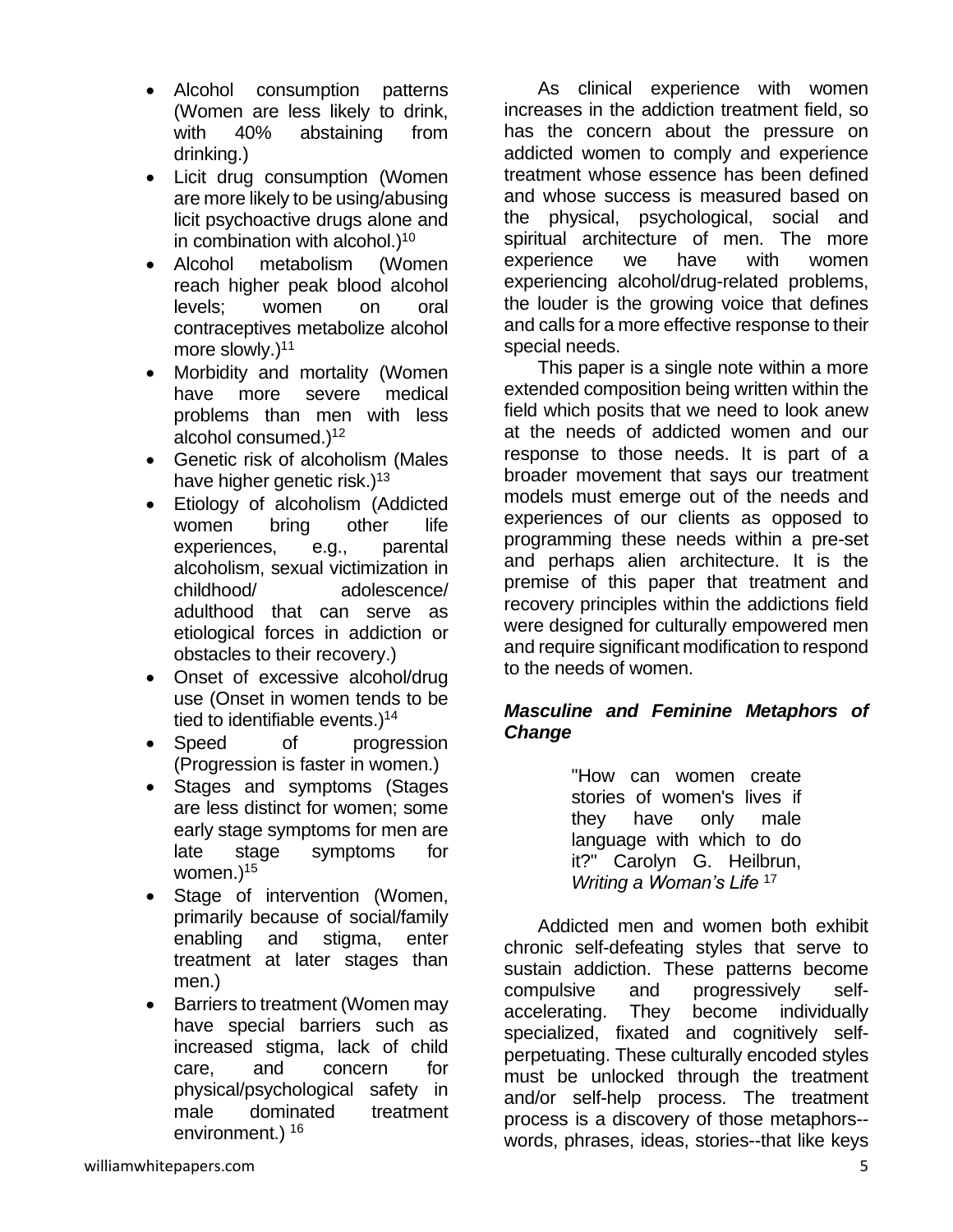to locks and ciphers to codes can open avenues of change.

Change, whether social or personal, requires a special fire-like chemistry. There must be the required fuel and oxygen and that special igniting spark. Lacking any of these ingredients, change fails to occur or is prematurely extinguished. Ideas have long served as organizing axes that, at the right time and place, drive the process of change. Ideas can be so galvanizing in their implications that they force breakthroughs in perception--breakthroughs that create a redefinition of self and the self-world relationship. This paper focuses on particular kinds of ideas called metaphors that in their subtlety, complexity and power strike deep emotional cords that incite a process of selfassessment, self-restoration and selfcreation.

Metaphors are terms or phrases- crystallizations of ideas or constructs--that through analogy and comparison label and elucidate complex experience. Metaphors can enhance understanding of one's experience and open up a vision of the course of action one must take. There are many such examples in the chemical dependency field. The construct of "allergy" has been an important notion around which many persons within AA have cognitively framed their sobriety decision. The more dominant "disease concept" is a construct whose utility far transcends its eventual disposition in scientific debate. Such constructs are "true" in the sense that they validate and make sense of otherwise incomprehensible and sanitychallenging experiences for many persons. They are metaphorically true to the extent that they provide a cognitive cornerstone through which untold numbers of addicts organize their movement from addiction to recovery.

williamwhitepapers.com 6 Treatment interventions must reflect an understanding of the styles through which men and women are culturally programmed to respond to decreasing competence in their role performance. The metaphors for culturally empowered white men are so dominant within the addictions field that they have defined the field. They constitute the cognitive and emotional axis points through

which all persons are expected to initiate and chart THE pathway (notice the use of the singular here) from addiction to recovery. What has been designed as a universal paradigm is actually a reflection of a narrowly prescribed band of human experience. We are not proposing that the metaphors within this paradigm be discarded; they can be lifetransforming when matched to the persons for whom they were designed. There are, however, a whole range of persons--women, culturally disempowered men, people of color, youth, and others--who may not experience these metaphors as empowering. While there are many persons disempowered persons who have been aided by these mainstream metaphors, there may be a whole world of emerging and yet untapped metaphors that will prove to be much more effective and central to the liberation of disempowered persons because these alternative metaphors speak more powerfully to their needs and experiences. It is our belief that there are contrasting metaphors for men and women that can serve as the catalysts for personal transformation. Words, symbols, and constructs which men may use to free themselves may provide no such liberating influence on women and may inadvertently drive them into the darker shadows of their chemical and social imprisonment.

The character Bathsheba in Thomas Hardy's *Far From the Maddening Crowd* could have been speaking for past and current generations of addicted women entering male-based treatment and recovery programs when she said: "It is difficult for a woman to define her feelings in language which is chiefly made by men to express theirs."<sup>18</sup> How frustrating and demeaning it has been for recovering women to define their experience in language and metaphors developed by, and through the experience of, recovering men. Until recently, women have been forced to forge their recovery out of men's language, men's metaphors, men's models of meaning and change. More recently, women have begun to break free by telling the truth to one another--breaking silence about both their individual and collective experience. This phenomenon can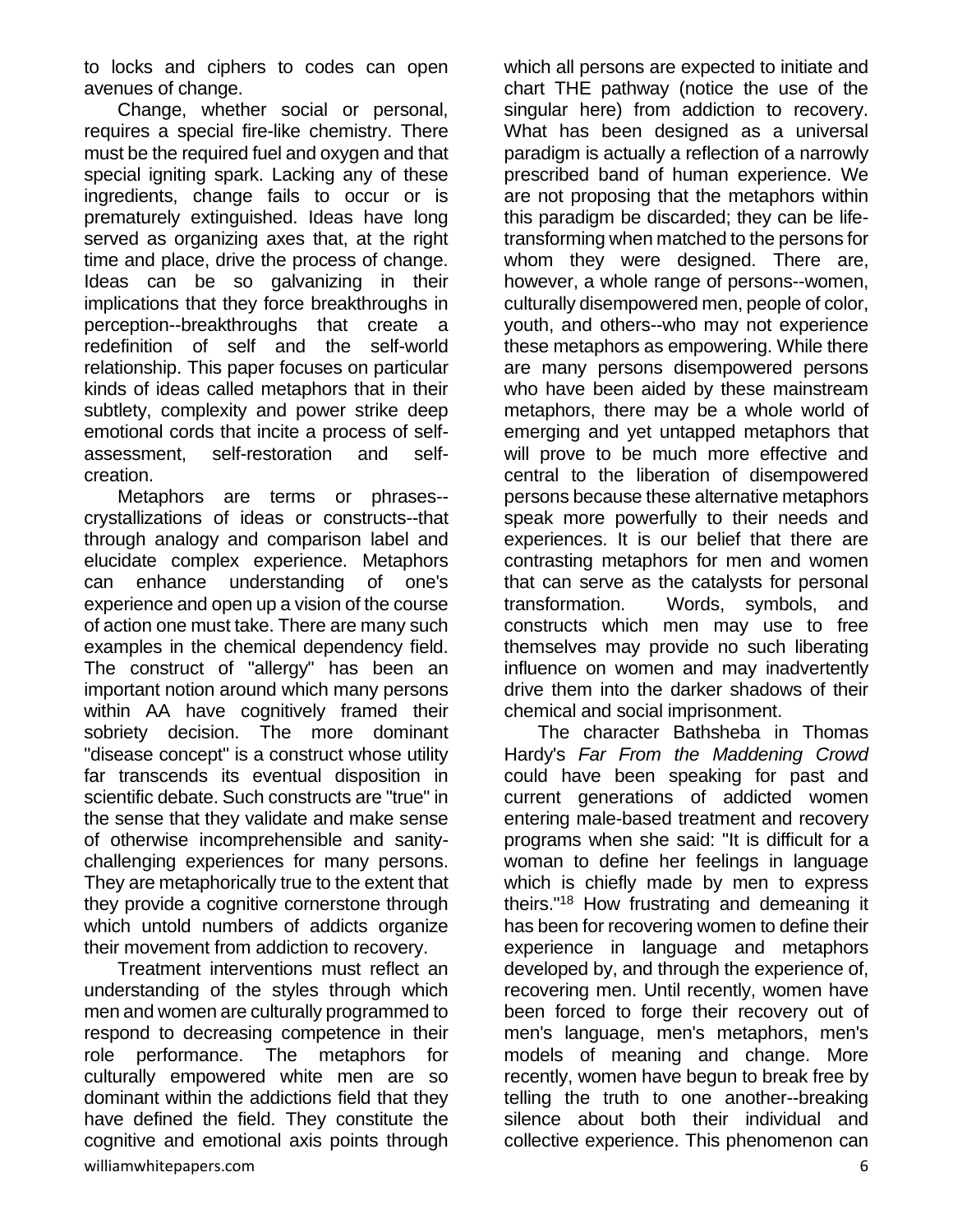be seen within women's groups within traditional 12 step programs, in the emergence of alternative recovery models such as Women for Sobriety, in the spread of adult survivor groups, and in the growth and sophistication of groups organized to counter violence against women and children. A parallel process is reflected in the growth of women's research, the increase in specialized treatment services for women and the growth of women writing and training within the field. Through these personal and professional rituals of breaking silence have risen women's language, women's stories and women's metaphors of healing.

In the remaining pages of this discourse, we will explore the nature of the differences in feminine and masculine metaphors of transformation. Our approach to this exploration is a form of inductive anthropology through which we will compare the language, myths and metaphors that characterize the literature and oral folklore of men's and women's addiction, treatment and recovery experiences. The sources used to construct these comparisons include highlights from substance abuse research and research on gender psychology/socialization, a semantic analysis and comparison of recovery programs that have emerged based on the separate experiences of men and women, the identification of issues being consistently raised by programs specializing in the treatment of addicted women, and observations from the authors' combined clinical experiences. The comparison of recovery models contrasts Alcoholics Anonymous (male-based) with Women for Sobriety and a number of adult survivors of sexual abuse recovery frameworks (womenbased). Given the exceptionally high prevalence of sexual abuse among addicted women, we feel the inclusion of adult survivor frameworks is particularly elucidating and reveals dimensions of healing excluded from male-based treatment and recovery designs.

#### *Powerlessness versus Empowerment*

"We admitted we were powerless over alcohol--that our lives had become unmanageable." First Step, Alcoholics Anonymous<sup>19</sup>

"I have a drinking problem that once had me." First Statement of Acceptance, Women for Sobrietv<sup>20</sup>

Recovery within 12 Step programs begins in the first step with two metaphors: *powerlessness* and *unmanageability*. The action evoked by these two metaphors is the action of acceptance, of surrender, of giving up. What makes this ritual of acknowledged defeat such a clinical milestone, the axis upon which the initiation of recovery begins? While such acceptance is the obvious antidote and unfreezing of the alcoholic's cognitive defense structure--the denial, minimization, projection of blame, etc. that sustain drinking and protect self-esteem--there may be even more profound magic in this ritual for the men from whose experience it was framed.

The admission of powerlessness over anything for culturally empowered white men would constitute a major clinical milestone. The first step of AA marks a deep intuited understanding of how culturally empowered men are culturally programmed to respond to alcohol-induced deteriorations in personal competence: grandiosity, aggression, increased preoccupation with power and control, and/or flight. Juxtaposed against this pattern of defense, this proclamation of powerlessness and unmanageability of one's life marks a deep emotional break from the Sysiphisian effort to control one's drinking and maintain self-worth.

Cultural empowerment imbues not just a legitimacy to one's existence but a sense of entitlement, privilege and superiority. It is the inherent belief in one's power to control the fate of oneself and others. It is dominance based on differences between the superior or inferior character of one's age, gender, sexual orientation, race, religion, profession or class. Cultural empowerment bestows a mantle of superiority; cultural disempowerment creates an unending succession of wounds to one's legitimacy and value. Power is to culturally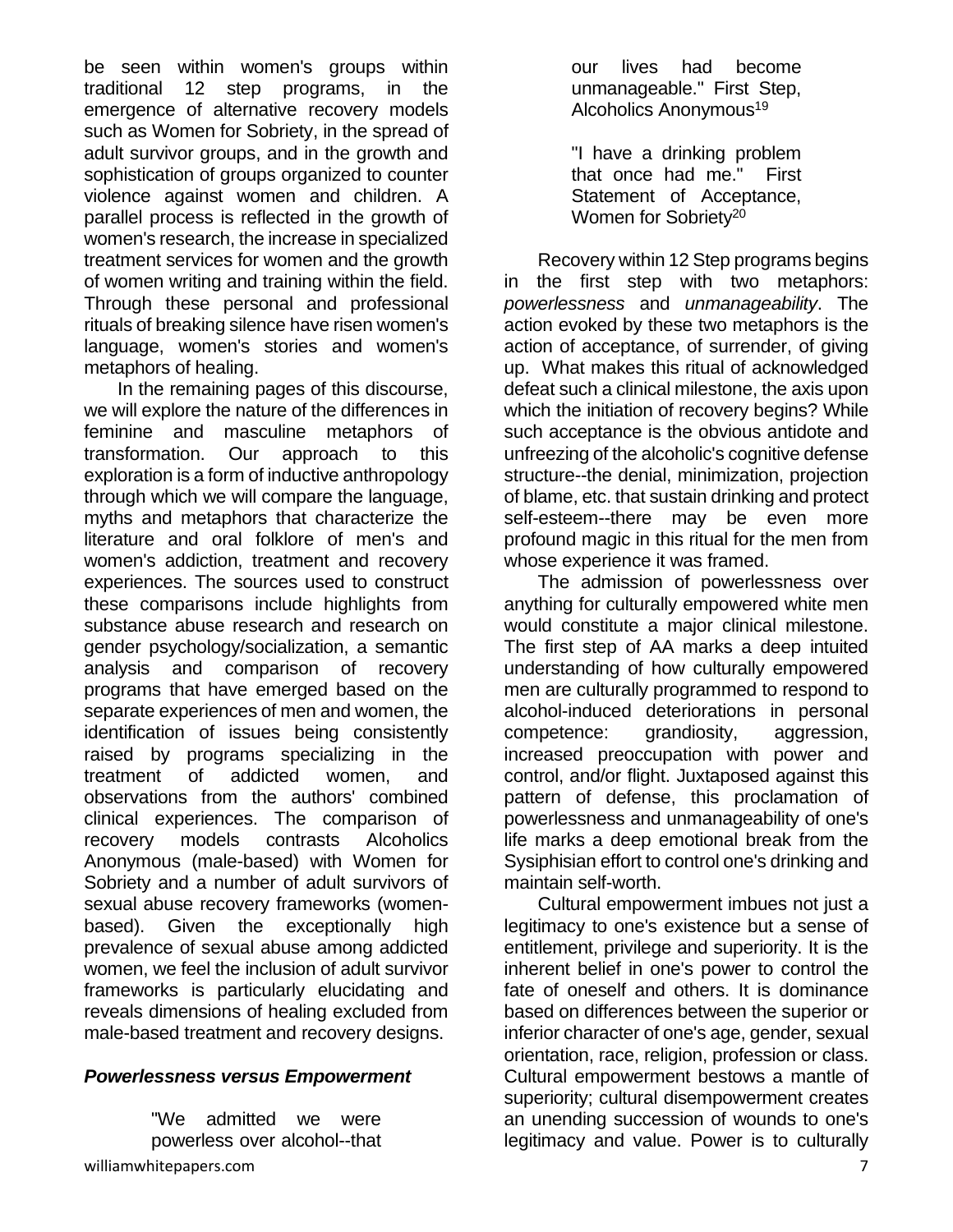embraced white men what water is to fish--an ever-present but invisible life support system taken for granted until its esteem-feeding oxygen is withdrawn or lost. Powerlessness for men is to experience themselves outside these cultural waters--to lose the experience that they have authority and control over their personal destiny. Thrust outside these waters, there is often a breakthrough in selfperception of such remarkable and terrifying clarity as to evoke what may be later framed a spiritual crisis. Such crises have often been noted for their ability to ignite the movement from addiction to recovery. If this breach in the male ego--this crumbling of the narcissistic illusion of power--constitutes such an emotional breakthrough for culturally empowered men, how do women (and disempowered men) respond to these metaphors of powerlessness and unmanageability? The confrontation technology that has been so commonly used to precipitate a crisis of transformation by deflating the alcoholic male's ego can revictimize women and cultural minorities whose egos, whose senses of self-value, have been weakened under the crushing pressure of sexism and racism.

williamwhitepapers.com 8 The first step of AA and the first statement of acceptance of WFS have some parallels. There is in both a breakdown or breakthrough in the denial of alcohol's debilitating effects. But the manner in which this denial is countered shows significant differences between AA and WFS. Where AA focuses on this emotional surrender and the admission of powerlessness and unmanageability, WFS focuses on an assumption of power and control. The first statement of WFS brilliantly intuits and counters how women have been programmed culturally to respond to decreasing competence via passivity, helplessness, hopelessness and dependency. In the face of such cultural assault, neither the admission of powerlessness and unmanageability nor the experience of surrender would constitute an emotional breakthrough. As one of our clients put it: "Powerless and unmanageable? So what else is new!" Acceptance and surrender can hardly be considered as clinical

milestones for persons whose physical and psychological safety has been contingent upon obedience and submission. In contrast, the experience of assuming power and control may be a breakthrough. Jean Kirkpatrick, founder of WFS, illustrates this experience of assuming power when she discusses this first statement of WFS.

> "I have a drinking problem but it no longer has me. I am the master of it and I am the master of myself."<sup>21</sup>

The fourth and fifth WFS statements reinforce these themes of self-control, power and mastery.

> "Problems bother me only to the degree I permit them."<sup>22</sup>

"I am what I think."<sup>23</sup>

This theme of control is further illustrated by Gannon's first step of recovery for adult survivors of childhood sexual abuse, a program like WFS based almost exclusively on the experience of women: "I have resolved the breakthrough crisis, regaining some control of my life."<sup>24</sup>

For culturally empowered men, recovery begins with the experience of surrender to one's powerlessness and loss of control. For culturally disempowered women, recovery begins with the experience of empowerment- -recognizing and embracing the power to shape one's own destiny.

## *"Hitting Bottom" (Pain) Versus Seeing the Top (Hope); Enabling Versus Empowering*

The addictions field has through its dominant experience with men evolved a folklore about the nature of the motivational crisis that propels one from active addiction to active and sustainable recovery. Experience with middle and upper-class men provided several evolutions in this folklore beginning with the notion that recovery springs from the experience of hitting bottom. This folklore posited that alcoholics stop drinking when the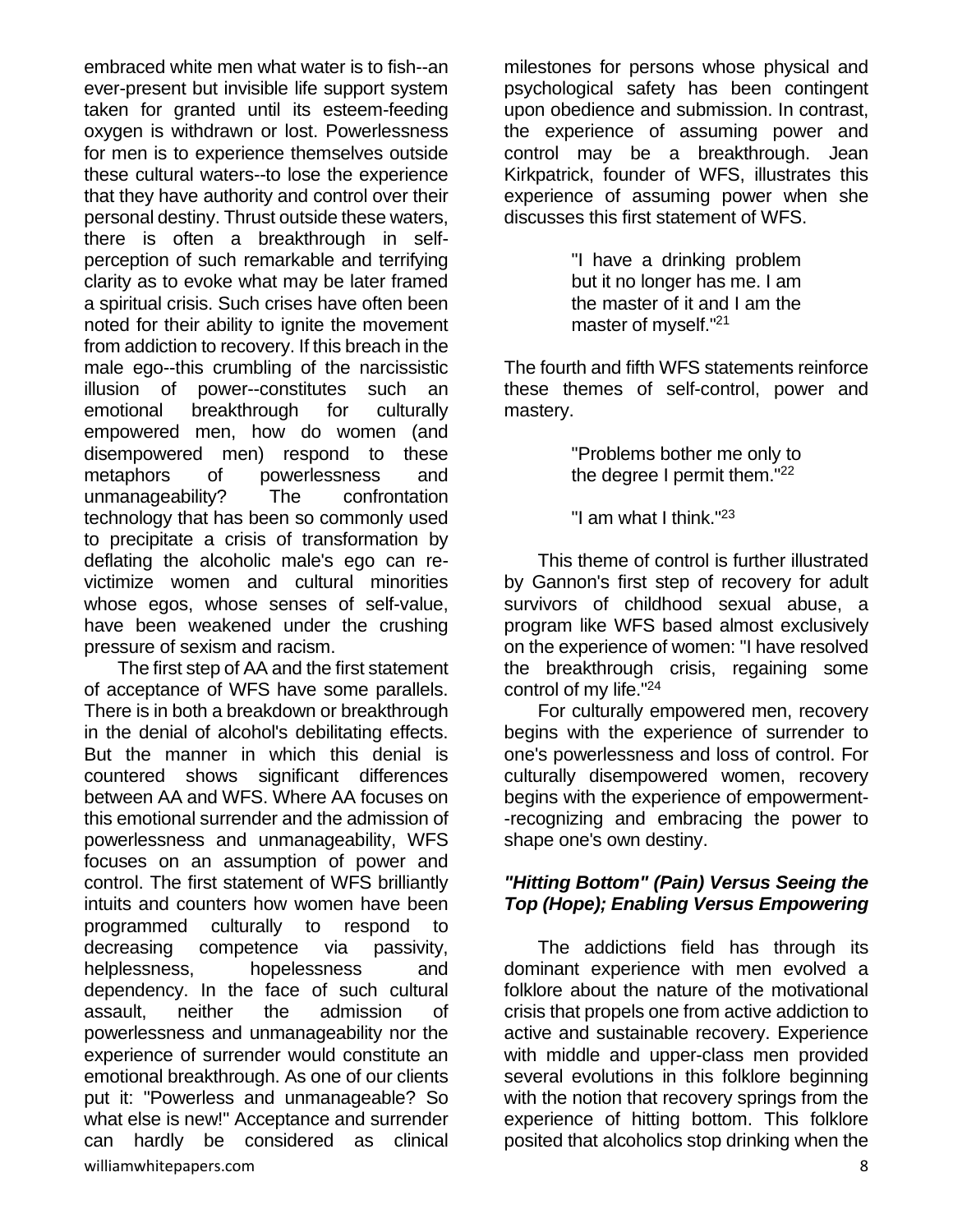pain of drinking gets greater than the pain of quitting and not drinking. This view suggested that when sufficient pain and loss accumulate to a kindling point, there will be a crisis out of which the recovery process is ignited. Then came the breakthrough in intervention technology based on the discovery that outsiders could raise the bottom--speed up this crisis point--by pulling out all of the enabling relationships and behaviors that help sustain drinking and by staging a loving confrontation with the alcoholic to bring home the full effect of drinking on those the alcoholic loved. And the intervention technology worked wonderfully in precipitating this crisis for culturally empowered white men. Both the old and new versions of "bottom" technology assumed the presence of some remnant of hope which culturally empowered men brought in great abundance because they had experienced their own ability to make decisions that could influence their personal destiny. But what happens when such intervention technology is applied to persons who have no such experience of hope? How does such technology fit poor addicted women of color? Is there an insufficient quantity of pain and consequences that prevent them from moving into recovery?

The focus on addiction-related pain and consequences for the culturally disempowered is impotent to effect change if it is not accompanied by an infusion of hope. In more and more programs this hope occurs in the context of a relationship--often with one or more other women who share similarly lifeshaping experiences (sexual victimization) or characteristics (color, poverty, loss of children) and who are in active addiction recovery. Metaphors of hope may be more change-inciting to culturally disempowered women (and men) than the metaphors of pain to which culturally empowered men have so consistently responded.

williamwhitepapers.com 9 Traditionally, any activity that prevented the addict from experiencing the pain and consequences of drinking was viewed as an enemy of the recovery process. Family members and addiction therapists alike closely guarded themselves against the shameful charge of ENABLING. Does the

over-application of this concept pose risks of abandoning addicted women (and other culturally disempowered persons) for whom alternative strategies might prove more effective in achieving the goal of initiating a recovery process? In the program manual of a project which has intervened with more than 1,000 women since 1986 can be found the following words:

> Service interventions that might be viewed as "rescuing" or "enabling" for chemically dependent men, may be essential ingredients to initiate and sustain early recovery for a significant portion of chemically dependent women. The issues of treatment is not whether these women have experienced enough pain and consequences related to their alcohol and drug use. Such pain exists in high magnitude. It is the absence of hope and opportunity, not pain, that must be the focus of the intervention process.<sup>25</sup>

There is a consistent message emerging from programs serving addicted clients with culturally-driven and deeply imbedded characteristics of passivity, dependence and learned helplessness and hopelessness. That message is that many such clients, in spite of their strengths and survival competencies, have a marked incapacity to spontaneously initiate their own recovery solely as a response to pain. It is our energy, our caring, our hope, our belief in them--the existence of an empowering relationship--that must initiate the leap of faith into recovery. If we wait for them to hit bottom, they will die.

## *We (Connectedness) Versus I (Individuation)*

Self-help structures for recovering men and women by definition provide a vehicle for mutual support and sharing, and yet there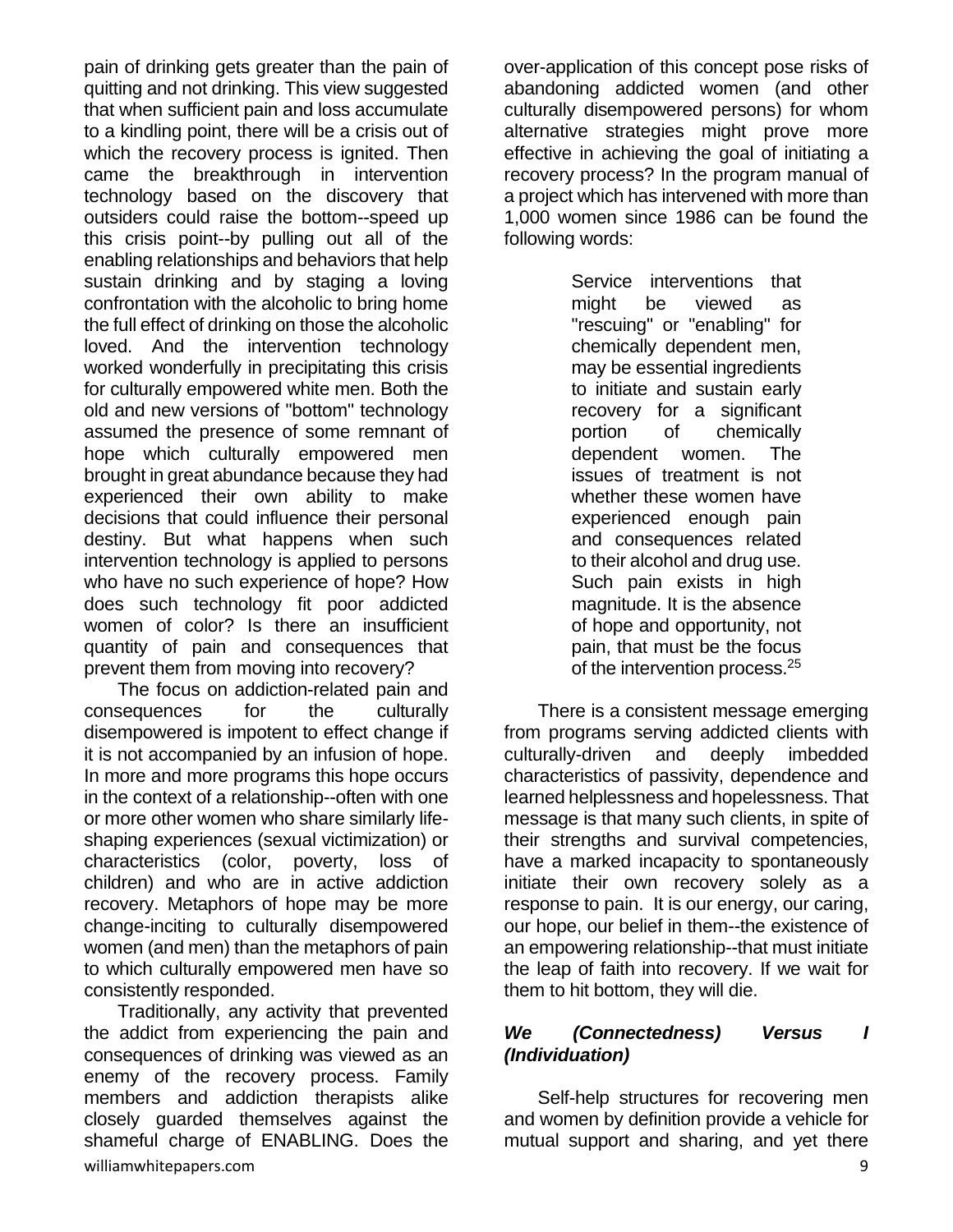seem to be differences in the recovery maps that emerge from such groups depending on whether the recovery structure was shaped on the experience of men or the experience of women. These recovery maps provided contrasting metaphors that provide men an increased experience of intimacy and attachment and women an increased experience of self.

In the 12 steps of AA, for example, the word "I" does not appear. The 17 pronouns found in the 12 steps convey the experience of connectedness: we, our, ourselves, us. There is little doubt that this emphasis on group connectedness was the intuited antidote used to transcend the narcissism, alienation and haunting experience of aloneness alcoholic men brought to AA from its earliest days. The emphasis on pronouns of inclusion and connectedness to others also serves to counter the cultural attribution of value to men based on individual achievement and the dwarfing of men's ability to experience intimacy and connectedness to others. The "We-ness" of AA opens a desperately needed pathway to sharing and belonging. "We" and "our" are metaphors that touch deep emotional needs in addicted and recovering men--metaphors that hold out hope of escape from the growing agony of their isolation.

williamwhitepapers.com and the community of the community of the community of the community of the community of  $10$ In contrast to AA, there are 14 first person pronouns (I, my, me, myself) that appear in the 13 statements of acceptance of WFS. There are 49 first person pronouns in Poston and Lison's 14 steps of growth for incest survivors; "I" appears 30 times.<sup>26</sup> There are 43 first person pronouns in Gannon's 21 step recovery program for adult survivors of childhood sexual abuse; "I" appears 25 times.<sup>27</sup> The words "we" and "our" do not appear in any of the statements/steps of these programs. One of the few rules for communication set forth by feminist therapist Toni Laidlow, in her groups for women with compulsive disorders, is the requirement that each participant must speak for herself--must speak as the "I," and not in terms of "we," "you," "they" or other abstractions.<sup>28</sup> Just as the "We-ness" of AA responds to needs for connectedness, the "I-ness" of WFS and

other recovery frameworks which emerged in response to the needs and experience of women responds to the need for individual identity. The "I-ness" of WFS allows women to experience themselves separate and distinct from the roles and relationships within which their personal identities have been fused and sacrificed. The repeated use of "I" within women's -based recovery models holds out hope for the discovery of self to the addicted woman.

If we construct a continuum of relatedness, we might hypothesize that men and women are culturally programmed for placement at very different points along this continuum. We could further hypothesize that the addictive experience exaggerates the forces that serve to propel individuals to the poles of this continuum. Addicted men and women may be seeking the same thing- balance and harmony--but their search begins from two very different existential positions. Each pronoun--the I and we--from our different recovery models is itself a metaphor of the experience sought and needed.

Where male identity has been structured within the framework of individual achievement (autonomy, competition, isolation), feminine identity springs from one's identification with, relationship to, and caring for others--through roles of child, spouse, or mother. Each of these gender-shaped molds within which men and women are programmed to seek their destiny is unidimensional--one restricting connectedness to others, the other limiting the experience of self. Such distortions of character become even more extreme and exaggerated through the experience of addiction. Addiction pushes men and women to the extremes of this continuum and then through its debilitating effects engenders deteriorating competence and the experience of failure within these restricted roles. Addicted men seek exaggerated efforts at independence and autonomy, e.g., preoccupations with power and control, geographical flight, etc., only to escalate dependency. Addicted women seeking exaggerated efforts to achieve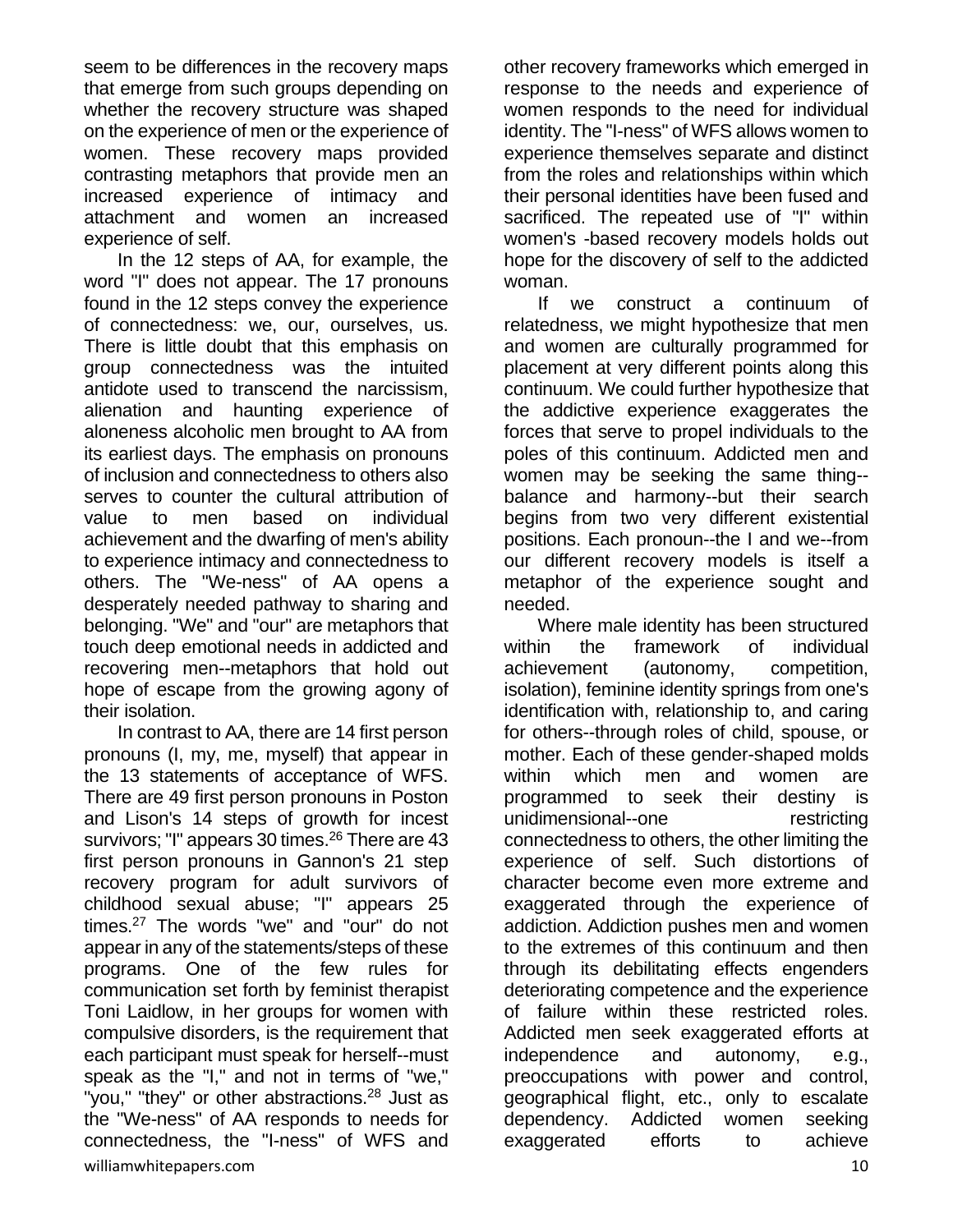connectedness become progressively isolated and alone. While each needs the discovery of more balanced experience, men must achieve this balance through discovery of connectedness to others while women achieve this balance through the discovery of connectedness to self. He must open himself to the influence of others; she must open herself to self-definition. He must extend caring beyond the self; she must incorporate self into her value of caring and service. The metaphors of treatment and recovery must speak to these two very different pathways. Carol Gilligan describes the point of balance and harmony--the goal to which these recovery experiences are directed when she notes:

> These disparate visions in their tension reflect the paradoxical truths of human experience--that we know ourselves as separate only insofar as we live in connection with others, and that we experience relationship only insofar as we differentiate other from self.<sup>29</sup>

#### *Power Greater Than (Outside) the Self Versus Power within the Self*

- 2. Came to Believe that a Power greater than ourselves could restore us to sanity.<sup>30</sup>
- 3. Made a decision to turn our will and our lives over to the care of God *as we understood Him*. 31

williamwhitepapers.com and the community of the community of the community of the community of the community of  $11$ The second and third steps of AA reach into the heart of the pain-induced crisis and use that crisis to propel a major shift in the characterological anchorages of the male alcoholic. Step two, first of all, taps the often unspoken theme of the alcoholic's hitting bottom crisis (fear of complete loss of sanity): fears fueled by the repeated episodes of loss of control, radical personality changes while drinking, and repeated sanity-challenging failure of promises and resolutions to others

that characterize the predominantly male pattern of alcoholism that E.M. Jellinek referred to as gamma species. $32$  The steps further provide the antidote for the alcoholic's escalating narcissism and failing struggle to maintain control over alcohol. The steps extend the surrender of will that began in step one and unequivocally posit that the source of hope for recovery relies on resources outside of and greater than the self. The culturally empowered male has experienced a broad range of power and control in his life but in steps one and two confronts the reality that he is impotent to control his relationship with alcohol. Steps two and three place the alcoholic within the traditions of the great religious and spiritual disciplines which call for the submergence of individual will and ego to a higher power. Spirituality--this connectedness beyond the self--is used as a further antidote to narcissism, isolation and alienation.

In contrast to AA, the program of WFS focuses not on powers beyond the self, but powers within the self. There are no references to God or higher powers in the three women's recovery programs. Although there are references to spirituality found within the affirmations of WFS and in Gannon's 21 step recovery program for adult survivors, all three recovery programs reinforce the power within each woman to think, feel and act in ways that shape her own destiny.

Anne Wilson Schaef attributes the focus on power outside the self for women to the concept of original sin--the idea that one can only be saved through the aid of some more valuable and superior force. She suggests that women have been programmed to define themselves and their value through attachment to such an outside force, usually a man.<sup>33</sup> Where turning their will and their life over to something outside the self might be a new experience for men, it would be business as usual for many women.

#### *Focused Attention versus Divided Attention*

When the traditional addiction treatment and recovery technology demands a singular,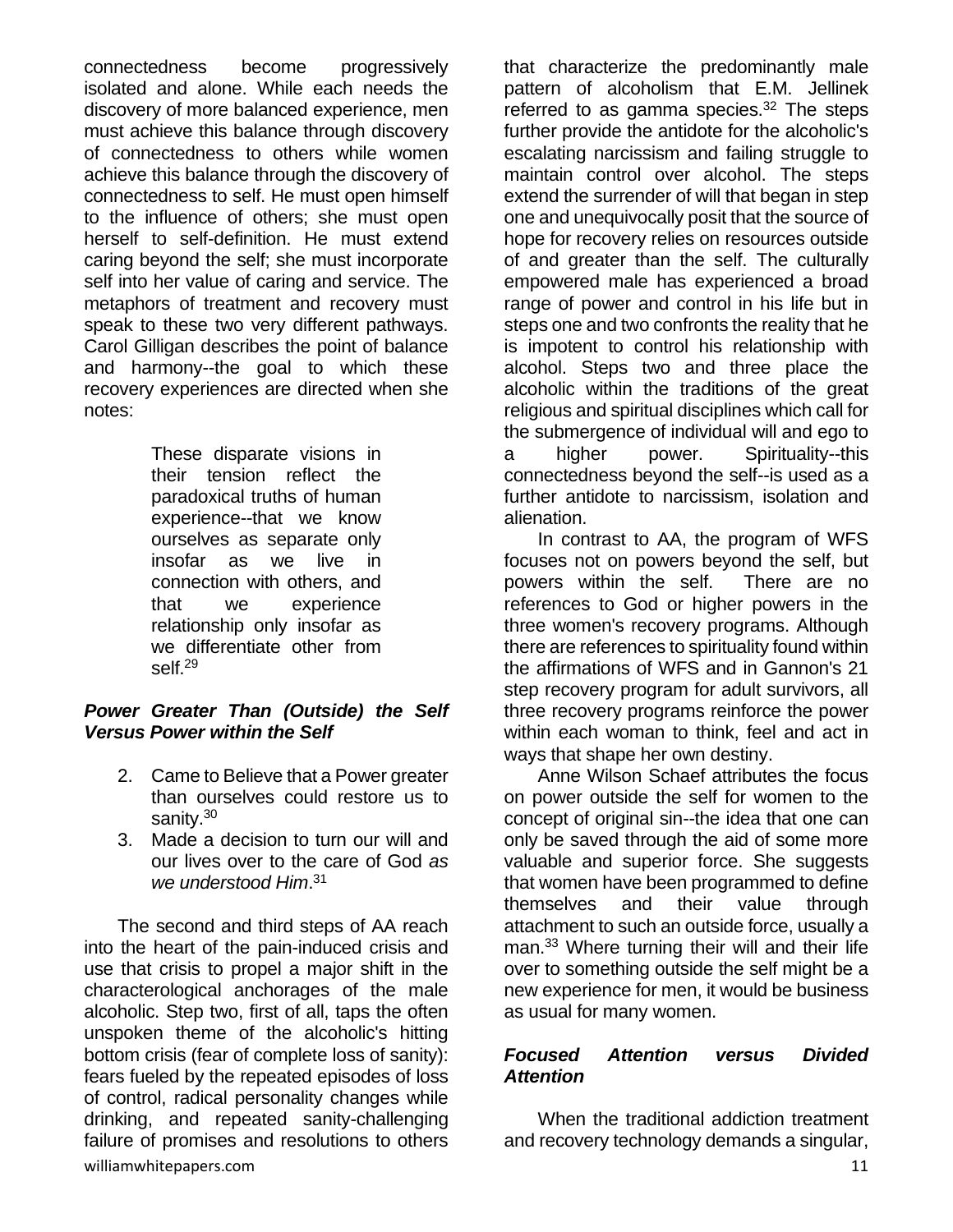obsessive focus on sobriety, it asks for a form of focused attention very familiar to men. The male alcoholic is asked to apply to his alcoholism the same singularity of focus to which they have historically excelled. Men are programmed to set aside diversions and other personal needs and sacrifice everything for the pursuit of their singular area of accomplishment. When counselors and sponsors consistently frame "secondary" obligations as "distractions" or propose the formula of "90 meetings in 90 days," they are asking for a focusing of attention that men have long been socialized to display in their professions, pastimes and pathologies. Men have been afforded such focused attention quite often because of the "little woman behind the great man." He can go to 90 meetings in 90 days because he is alone without caretaking responsibilities or because his partner continues her over-functioning as homemaker and parent, holding in check her own unmet needs as she has through the progression of his addiction. He can focus because she continues to assume a great share of his duties or responsibilities. Not only are men provided supportive roles that allow their singular focus, they are also given more financial resources which can be utilized to resolve any environmental obstacles to their recovery.

Women's lives are rarely free to pursue such a singular purpose. Women are instead challenged with what Mary Catherine Bateson calls a "sustained divided attention"--a balancing of multiple roles, responsibilities and activities.<sup>34</sup> Under such bombardment, response to one's own needs must be sandwiched between responses to demands springing from many other sources--demands that provoke the phrase "juggling act" anytime women are asked to describe their lives. When she is challenged to do "90 in 90," she is much more likely than her male counterpart to be confronted with insurmountable obstacles. An androcentric model of assessment might view a addicted women in this context as follows:

> During the assessment interview, this client

persistently minimized her substance-related problems and instead focused on all of the other secondary problems that would prevent her from entering treatment at this time. Her use of distractions to defocus attention from her addiction appears to be a chronic pattern of self-sabotage. The client's intense resistance makes her prognosis for entering or successfully completing treatment very poor until some more intense crisis forces her to address her addiction.

There is great danger that androcentric models will interpret as attitudinal and as resistance what for many women is environmental and overwhelmingly real. To demand a singular focus on sobriety defies the reality that sobriety must be integrated into the total fabric of women's lives. While addiction recovery can be both the center of her life mosaic and the thread that ties other remnants of experience into a meaningful whole, this focus on sobriety must be integrated within rather than displace the multiple role demands placed on women. The multiplicity of women's needs must be addressed simultaneously and integrated into a meaningful whole. Where men are taught to exclude demands outside the singular focus of recovery ("Let it Go"); women must discover a way to mesh together their response to such demands. Where men are taught to exclude complexity ("Keep it simple"); role demands within women's recovery pathways inevitably involve great complexity. Within the broader problem of the "feminization of poverty" in the United States can be found addicted women for whom environmental obstacles to initiating treatment and recovery seem insurmountable.

There seems to be a greater interconnectedness of problems--what Marilyn French has called "circularity"--for addicted women.<sup>35</sup> Each discrete problem interacts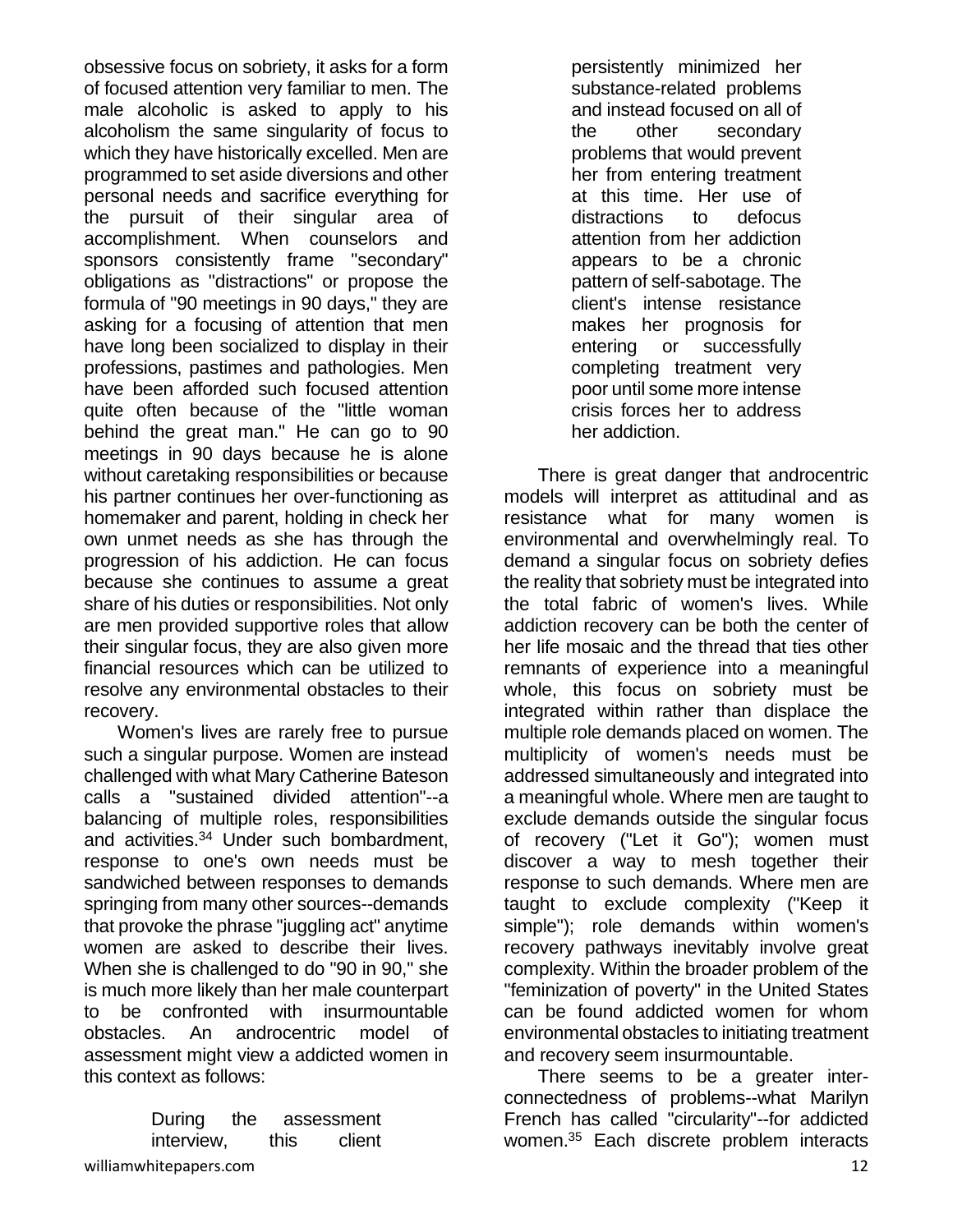with all other concurrent problems intensifying each and creating a synergism of multiple problems, each of which cannot be addressed in isolation from the others. Mechanisms that decrease or help manage these demands such as the provision of outreach and case management systems, advocacy services, homemaker services, day care services, and transportation services are more effective than a cultural double-bind that overloads the substance-abusing woman, shames her for not handling this load and then defines her as pathological if she refuses to let go of these responsibilities through a singular focus on recovery. Asking her to let go of such responsibilities, in essence, means she must let go of her entire being and meaning for existence. One single mother, when advised to enter inpatient treatment, desperately and emphatically stated, "I'll do anything you say, but I won't leave my babies or my job."

This singular focus is particularly problematic for poor women with children for whom sobriety must be placed within the competing demand for physical and emotional survival. How does a poor single parent woman with four children under age five attend meetings? How many self-help meetings offer day care or transportation? We would do well to listen to the experience of these women. What other community institution provides a supportive framework for sobriety, will welcome this woman's children and will transport her and her children? Should we be surprised by a study indicating the church was the primary sobriety-based support structure being utilized by poor, African-American women following their treatment for addiction? It is essential that we acknowledge and concretely address the environmental--social, political, economic- realities within which each client must construct her recovery and seek her personal destiny. What works is not a single fixation on sobriety, but the forging of a pattern, a process of living, a whole life that is meaningful. Such lives for women are a mosaic constructed not by plan or recipe but out of the raw material of daily experience.

williamwhitepapers.com 13 Behind the oft-verbalized metaphor of the "juggling act" lies another experiential

metaphor for addicted women--the metaphor of being "trapped." Trapped may reflect their specific addiction experience, but it also describes a kind of cultural imprisonment--an enslavement of one's time and emotional energy through multiple role responsibilities over which one has lost all choice and all sense of self. From this experience of entrapment come the fantasies and hunger for personal freedom. While the concept of "freedom" may galvanize action to confront addiction, the broader implications of this term make it a particularly powerful and liberating metaphor for recovering women.

Men's recovery is described in a language that is hierarchical, linear and obsessively focused. The hierarchical and linear qualities of male recovery paradigms are apparent in the focus on numbered steps and moving from point A to point B. Even positing that women may have different recovery pathways than men still uses a metaphor—pathway--that suggests movement through a predetermined course of action and experiential territory. Metaphors that appear in women's oral folklore and in women's literature--metaphors such as the circle, the mandala, the web, the mosaic, the net, the collage or the patchwork quilt--may more realistically capture the real life realities and complexity of experience of recovering women.

Men's models of recovery which focus on doing one thing at a time and in sequence miss another reality of recovering women. The men's model implies that one thing is done and then you go on to the next recovery task. Many women's problems are dimensions of living that don't get permanently fixed at a particular point in recovery. Such dimensions ebb and flow into her attention, first calling for time and effort and then ebbing into the background, lying dormant but likely to re-emerge later with a slightly altered appearance. Many developmental tasks for recovering women are addressed not through a singular episode of focused attention but rather through intermittent bursts of attention separated by periods of neglect scattered over years or a lifetime. Some of the physical healing and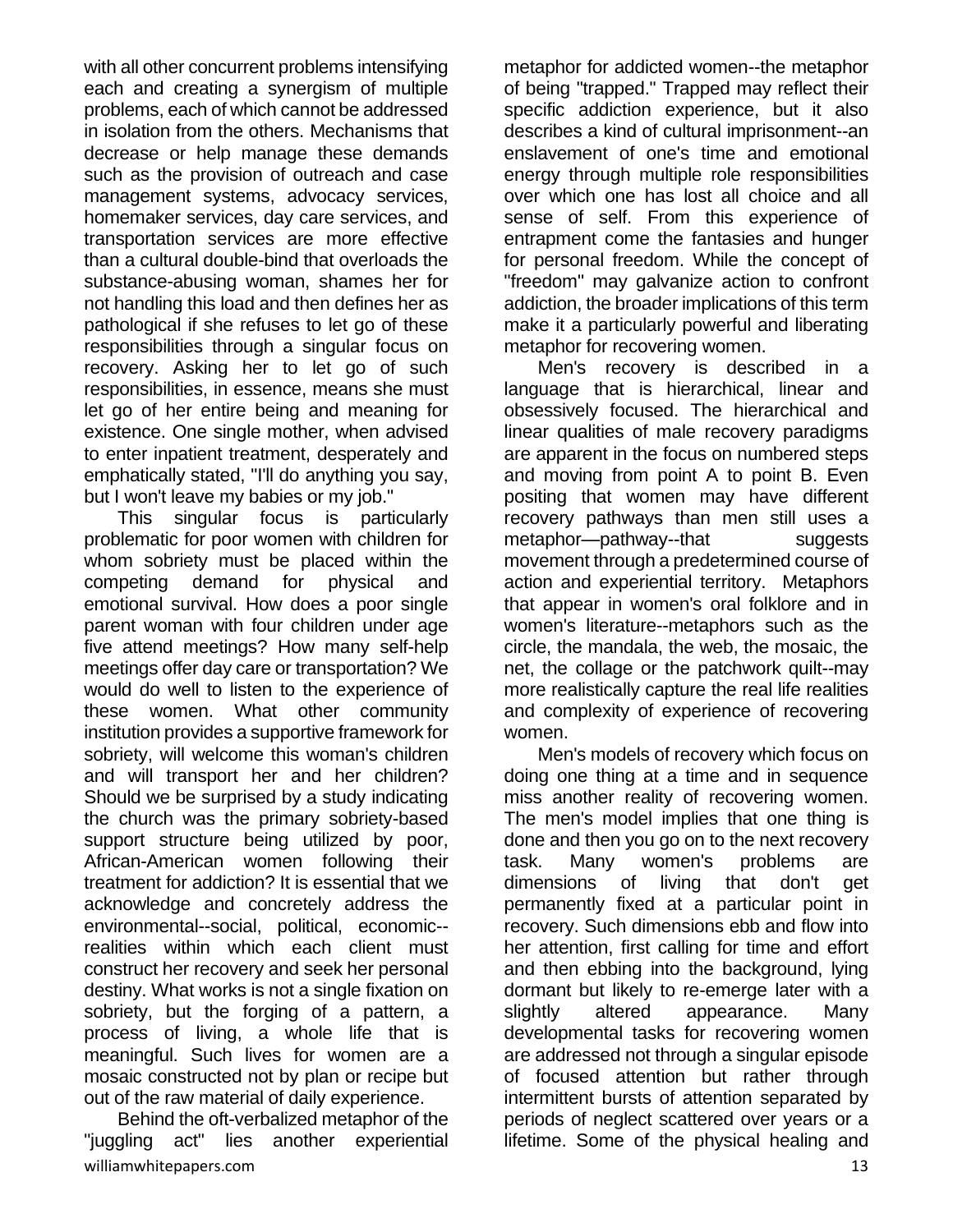corrective emotional experiences that mark women's recovery unfold internally within predictable time frames while other movements backward and forward spring from serendipitous events in each woman's life. Such a healing process defies neat depiction in a treatment plan whose duration is four to six weeks.

The traditional male paradigm dictates a single pathway for long- term addiction recovery--continued affiliation and active participation in a 12 step program. While women may indeed need support structures to sustain their recovery, a close examination of their long-term recovery experiences reveals a much broader spectrum and variety of support structures than this traditional paradigm. Male recovery paradigms emphasize recovery as the single organizing principle of one's life and taking on the focused (almost obsessive) identity of recovering alcoholic or addict. Women's recovery metaphors do not convey sobriety as a goal to be achieved through such focused obsession. The goal is "composing a life" that is whole and meaningful.

#### *Guilt versus Shame*

The aphorism, "you're only as sick as your secrets," that has been long imbedded within the folk culture of AA bears testament to the need for alcoholics and addicts to give up such secrets. When we compare, however, the content of the experiences revealed through these rituals of selfdisclosure, we discover some significant differences between recovering men and women, differences that can be illuminated by exploring the distinction between guilt and shame.

williamwhitepapers.com and the community of the community of the community of the community of the community of  $14$ If there is a dominant emotion around which AA's 12-step recovery is organized it is unquestionably that of human guilt. Anyone who has worked with persons with primary addictive diseases will not be surprised by this statement. The alcoholic and addict are caught in an escalating spiral of "I'm sorry, it will never happen again," "I promise it will be different this time," and "all I'm asking for is one more chance." Dr. Jekyll promises and

the drinking Mr. Hyde violates the most sincere of commitments and intentions. For sins of omission and commission that preceded and grew geometrically through the progression of alcoholism, AA provided a framework for healing to expiate guilt over what one had done. Pulling from its spiritual predecessors, AA developed a technology to address such guilt that included selfinventory, confession, self-forgiveness, restitution, and service.

- 4. Made a searching and fearless moral inventory of ourselves.<sup>36</sup>
- 5. Admitted to God, ourselves and to another human being the exact nature of our wrongs.<sup>37</sup>
- 8. Made a list of all persons we had harmed, and became willing to make amends to them all.<sup>38</sup>
- 9. Made direct amends to such people wherever possible, except when to do so would injure them or others.<sup>39</sup>

AA's founders instinctively knew that alcoholic men would drink themselves into oblivion or even more abruptly shorten their lives if this threat to sobriety was not contained. More positively, it provided a straightforward technology by which esteem could be salvaged--a system for personal redemption that, if not wiping the slate completely clean, at least cleaned enough toxic emotion off the slate to abate the ability of guilt to fuel selfpunishing and self-destructive acts.

Where AA evolved a recovery technology to address guilt; WFS and other womenbased recovery programs evolved a technology that focused on shame. Where guilt is a self-indictment for doing; shame is an internalized indictment of being. Lenora Fulani understood such self-indictment when she once observed: "Women of color who come to us for therapy see themselves not as having problems but *as the problem*."<sup>40</sup> Guilt is self-blame of behavior; shame is self-blame of one's character--one's very essence. Shame says, "You have no right to exist, you deserve no better, it was your fault, and you are not worthy of recovery!" The logic of shame is self-annihilation. The antidotes that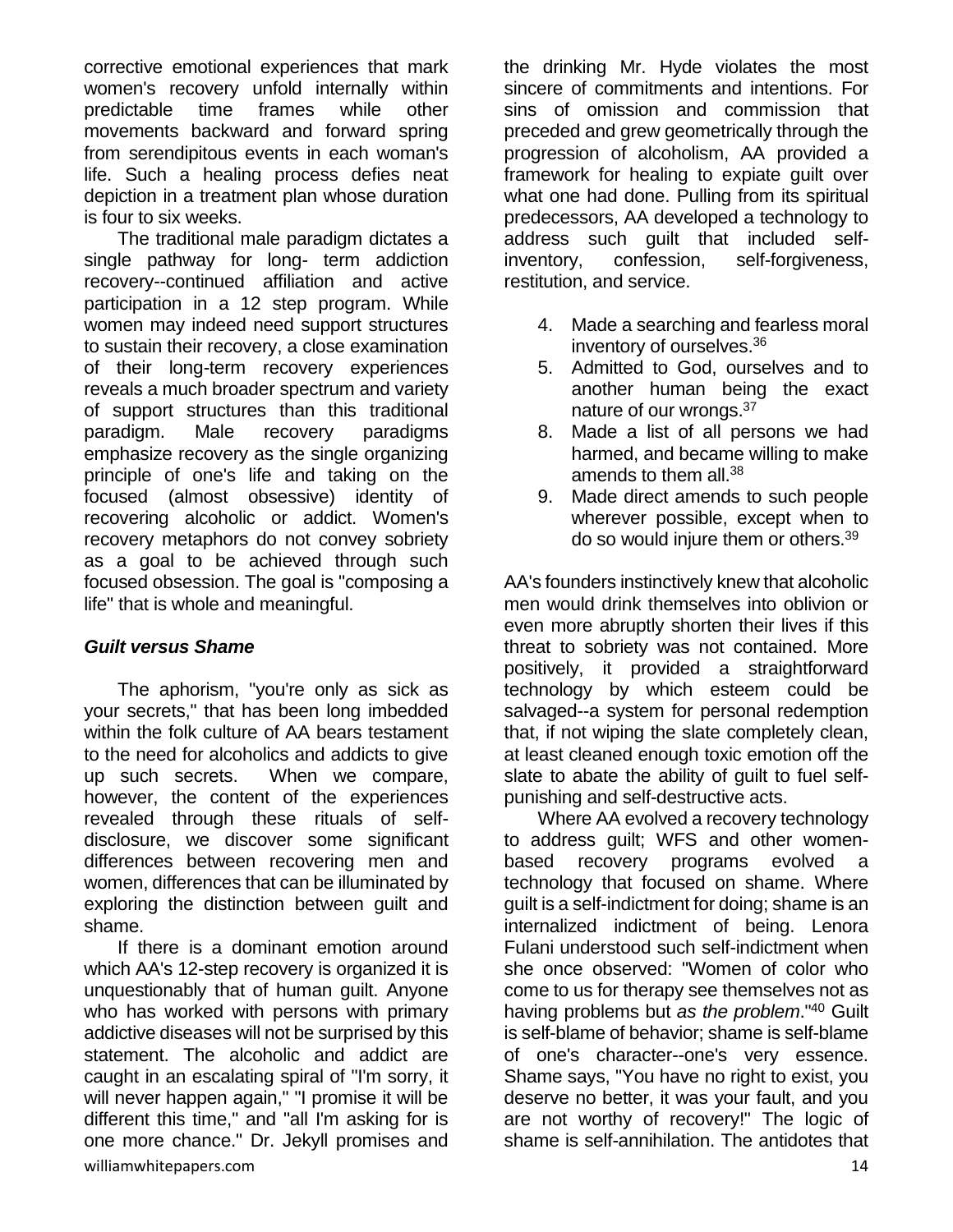work so well to dissipate guilt cannot remove from the self the more indelible stain of shame.

Shame comes from collective as well as personal experience. It comes from the full knowledge that to be born female in this culture is to carry a culturally ascribed mantle of inferiority. Sexism, racism, homophobia and all the other self-obliterating "isms" drive this shame-based self-hatred--this growing sentiment throughout one's development that one has no value--no right to be. WFS and the other women-based recovery programs seek to initiate a radical cognitive restructuring of how each woman perceives herself and her relationship with the world.

- 12. I am a competent woman and I have much to give life. (WFS)<sup>41</sup>
- 16. I am entitled to take the initiative to share in life's riches. (Gannon's 21 step program for Adult Survivors)<sup>42</sup>
- 20: I see myself not only as a survivor but as a thriver in all aspects of life: love, work, parenting, and play. (Gannon's 21 step program for Adult Survivors<sup>)43</sup>

This individual restructuring of selfperception--how I perceive my age, race, or those who share my sex and/or sexual orientation and how I see myself within the context of my own personal history--is the essence of the transformative movement into sustained sobriety and health. It is a restructuring of both collective history and personal history. A heightening of collective consciousness of gender or race or sexual identity may provide the foundation out of which comes individual consciousness and personal transformation. Seeing one's own history as a thread in a broader community history--seeing her own victimization mirrored backward in the lives of so many women in other times and places, seeing a link between her personal destiny and the destiny of all women--can be the beginning of the awakening that unfolds into recovery.

Where the fourth step inventory of AA often involves the assumption of self-blame, women's-based recovery frameworks often involve casting off self-blame and the appropriate assignment of blame to others. Where the fifth, eight and ninth steps of AA involve confession and restitution; women's recovery steps often involve breaking silence about victimization and conducting real or symbolic confrontations. Where recovery for men focuses on resolving guilt of what they have done to others; recovery for women often focuses on expiating the shame induced by what others have done to them. Where men seek to make restitution to those they have injured; many women seek real or symbolic confrontations with those who have injured them.

There are also distinctions in how malebased and women's based recovery programs restructure identity as part of the healing process. The ritual of introduction of WFS ("Hello, my name is Mary and I'm a competent women") is quite different from the ritual of introduction ("Hello, I'm Joe and I'm an alcoholic") within AA. AA's ritual of introduction is an antidote to denial and the closing of the meeting with the Lord's Prayer, seeking forgiveness for transgressions, is consistent with this focus on diminishing guilt. WFS' ritual of introduction is a self-affirming antidote to shame, as is its ritual of closing: "We are capable and competent, caring and compassionate, always willing to help another, bonded together, in overcoming addictions."<sup>44</sup>

These are significant differences in the core activities and experiences that are at the heart of the healing and recovery process depending on whether we are healing perpetration, healing victimization or both. Perpetration--experienced as sins of omission and commission--has long been addressed within the 12 step framework. Victimization- experienced as an irrevocable tainting of the self--requires different processes. As we bring guilt and shame technologies into the addiction treatment field, our next step will be to transcend the gender-based application of this technology. As we move forward, we will need to be open to hearing the victimization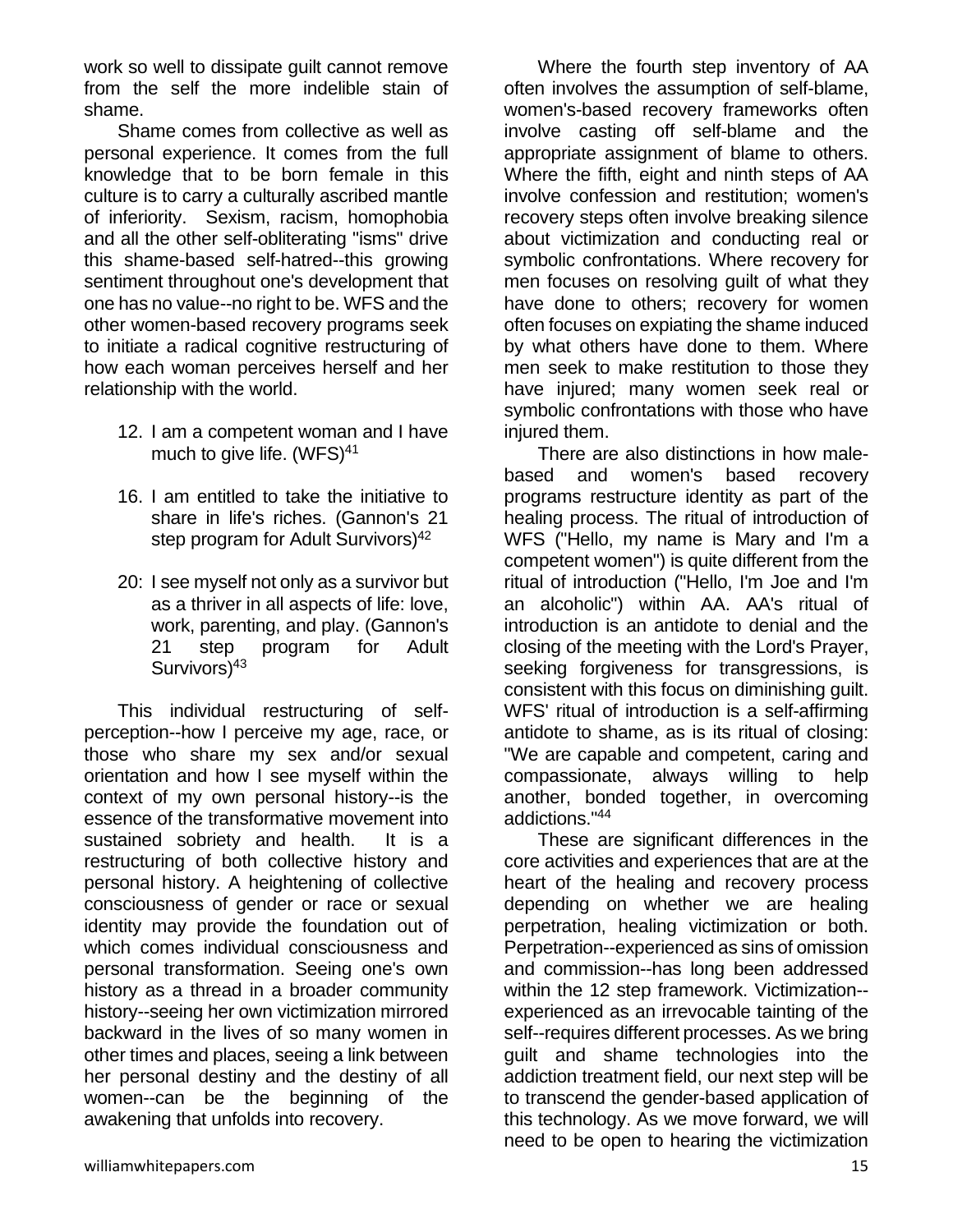issues of men and the perpetration issues of women.

## *Self-effacement (humility) versus Selfaffirmation*

Tradition 12 of AA declares the spiritual significance of anonymity.<sup>45</sup> By placing "principles before personalities" and calling on each alcoholic "to practice a genuine humility," this framework reigns in grandiosity and suppresses the "I" of the male alcoholic ego. The achievement of humility is an antidote to the culturally programmed (and alcoholism-amplified) male pattern of adaptation to decreased competence: increased preoccupation with power and control and increased propensity for aggression, projection of blame, grandiosity, and geographical flight. The culture of the 12 step program is profuse with self-effacement and self-deprecating humor: the neutralizing agent for narcissistic and grandiose temperament of the actively drinking and recently sober alcoholic. The language of AA (embedded in the 12 steps and 12 traditions) was designed to break the narcissistic bubble of the male alcoholic. It did this through a language of ego-confrontation and submission: words like powerless, unmanageable, wrongs, defects of character, and shortcomings.

williamwhitepapers.com and the community of the community of the community of the community of the community of the community of the community of the community of the community of the community of the community of the comm The culture of WFS and the milieu of most women's-centered addiction programs is distinctly different. Jean Kirkpatrick commented on this difference in a 1987 interview: "I've never met a single alcoholic woman who needed more humility. I believe that women need exactly the opposite--the self-confidence to stay sober." <sup>46</sup> Rather than self-effacing, women's-centered programs are infused with self-affirmation. The language of WFS (imbedded in the 13 statements) was designed to empower the will of the alcoholic woman. It did this through a language of ego-affirmation: words like happiness, life, love, emotional and spiritual growth, enthusiasm, competent, responsible. Nearly all women-based models transformation focus on self-esteem as both the primary obstacle and primary medium of

change. Mary Catherine Bateson once noted, "It is not easy to cherish oneself when one's whole life has been organized around cherishing others."<sup>47</sup> Women's-centered treatment programs balance this love of others with a focus on acceptance and love of self. The work of Maureen McEvoy embodies this power of self-affirmation in her work with survivors of sexual abuse. She has built into her groups regular rituals of affirmations whereby group members express compliments and appreciations to each other. To counter women's conditioning to resist and discount such acknowledgements, McEvoy and her co-facilitators have created a "rule" which asks each woman receiving an appreciation to respond with "Thank you." Later in the group process the rule is amended so each group member is to respond with "Thank you, I agree," a shift in the ritual that is greeted with "howls of protest and laughter" when it is first introduced.<sup>48</sup>

## *Softening Judgment versus Learning to Judge*

As the self-esteem of the male alcoholic deteriorates, a cognitive defense structure emerges to sustain drinking and maintain his sense of personal power. Elements of this defense structure include grandiosity, hypercriticalness, black-white thinking and heightened irritability and resentfulness. For recovering men, the achievement of humility and tolerance, the management of resentments, the "easy does its" and "let it gos", are all antidotes designed to soften this defense structure. The traditional recovery technology is also designed to fit two other primary defense mechanisms of male alcoholics: projection of blame and intellectualization. . There is an assumption not only that the alcoholic can think--but that he thinks too much. e.g., "Your best thinking got you here." Slogans (designed to reprogram self-talk) like "Keep it simple, stupid!" constitute antidotes to such defense mechanisms.

In contrast to alcoholic men, the defense structure of alcohol and drug dependent women is more likely to involve passivity and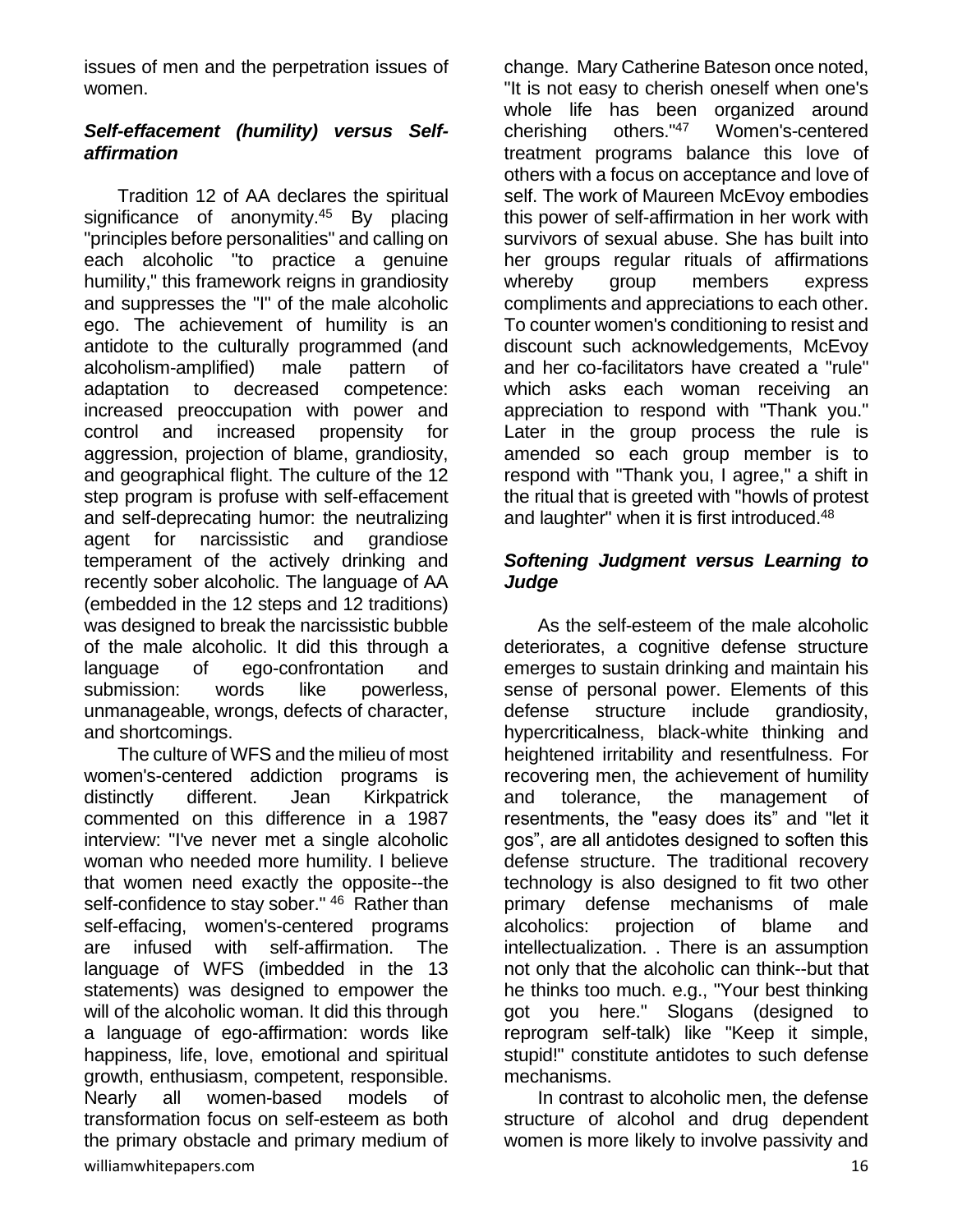self-blame. The shame-based indictment of the alcoholic woman creates an existential position within which she has no right to judge others, in which she is incapable of thinking and judging, in which she is not worthy of judging others. Where the focus for the recovering alcoholic male has been one of faith and acceptance--a distinctly antiintellectual tradition, the focus for recovering women may be more appropriately focused on the development of critical thinking skills, developing confidence in those skills and in the verbal assertion of those beliefs and judgments. For her, to think, to know, to judge and to give voice to that judgment is to acquire power and visibility.

#### *Achieving Silence versus Breaking Silence*

*"We've only just begun to fashion a vocabulary to deal with the 'silences' of our lives."* Toni Cade Bambara<sup>49</sup>

We live in a culture where "women cultivate their capacities for listening while encouraging men to speak."<sup>50</sup> Culturally empowered men have inherited a language developed by men and the power to speak in ways that define the world in their own image and experience. When the power to perform major role functions deteriorates in addicted men, language skills become an important tool to ward off environmental confrontations. Language becomes the primary defensive weapon used to sustain addiction. It is through language that the addict's denial, projection of blame and intellectualization are actualized in interaction with others. It is in this manner that the culturally empowered addict's voice becomes an obstacle to his own recovery. This elaborately constructed and oft-activated linguistic defense structure must be silenced and reformulated for addicted men to enter into a recovery process. For addicted men, silence is something to be achieved.

williamwhitepapers.com and the community of the community of the community of the community of the community of  $17$ Addicted men achieve transcendence over their ego-centrism by discovering silence and then opening themselves to the act of

listening. Constructing and telling their own story while an important developmental stage in recovery is an extension of their historical narcissism. It is in listening to and actually hearing and experiencing the stories of others through which the male addict's existential position is fundamentally shifted. It is the act of listening--achieving self-silence--that is the precursor to empathic identification and connectedness to others. It is the medium through which the addicted man breaks out of isolation. It is the beginning of self-inventory and self-renewal.

Metaphors of silence and voice have a central place in feminist thought and writings. Silence can be the act of homage and surrender to external authority. Silence can be the obedience that says women, like children, should be seen and not heard. Silence can be the systematic devaluation that occurs in a world in which men are taught to speak and women are taught to listen--a world that convinces her she has nothing of value to say. Silence can be the seal that hides victimization. There are numerous circumstances that intensify silence for chemically dependent women--familial histories of alcoholism, physical and sexual victimization, the special stigma and shame attached to substance abuse and women- and addicted mothers, in particular, in this culture. This silence can be literal--verbal passivity in a woman who has become increasingly word phobic out of the experience that words have been weapons used against her and that her own words can provoke violations of safety.<sup>51</sup> This silence can also be symbolic--a kind of noisy silence in which one's true feelings and self are hidden behind a screen of safe and shallow chatter, evasion, or tears. She may gain voice through the experience of intoxication, and yet it is a false and distorted voice--one that is diminished from the culturally-induced shame of intoxication. Silence is the existential position from which most addicted women begin.

"Breaking silence" is a powerful metaphor for recovering women. Liberation for chemically dependent women involves the act of telling the truth to one another--breaking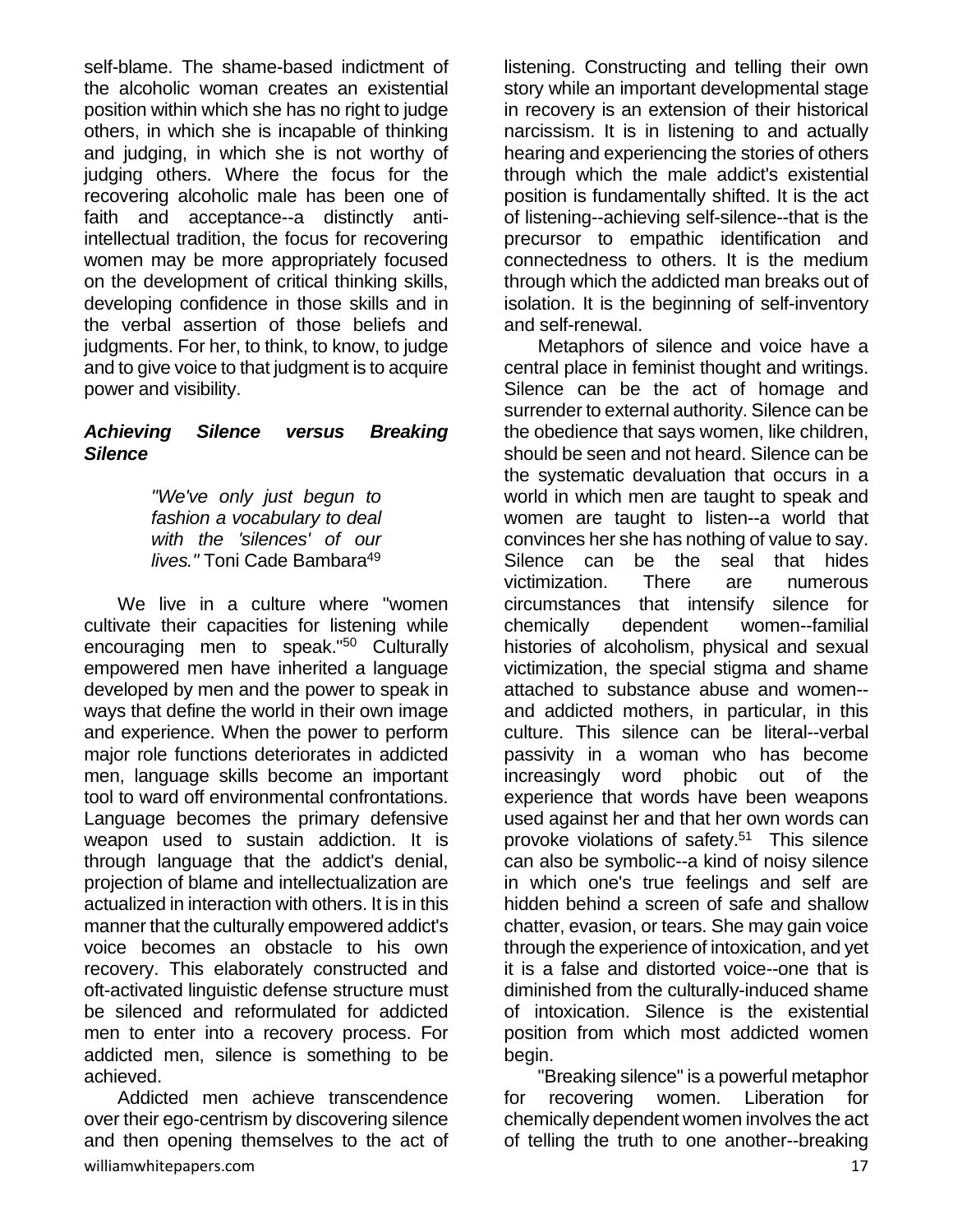silence about their individual and collective experience. This discovery of voice is not just the discovery of words and speech, is not just the act of speaking. It is the experience of being heard. To be heard, to be believed and to be understood are the beginnings of her empowerment.

Consciousness generated from this truthtelling incites the commitment to break free from such collective and personal history. The act of breaking silence is liberating. Out of her own voice comes the discovery of personal power. Breaking silence is a screaming declaration of one's existence--a refutation of invisibility. Breaking silence is a shift from obedience to external voices to respect for and obedience to her internal voice. Breaking silence is rebirth.

When silence is first broken, the newly discovered voice--this reborn self--is very fragile and must be nurtured until it gains strength. It is often in the chemistry of mutual support between recovering women that this rebirth of self occurs. Discovering and externalizing these inner voices is generating women's language, women's metaphors and women's stories. It is feminizing the culture of recovery throughout the United States.

These distinctions suggest that the experiential pathways of recovery for addicted men and women can be quite divergent. Her silence and his grandiose and aggressive speech both anchor addiction. Where he must learn to walk softly on the earth without scarring it, she must learn to leave a footprint. Where he must discover silence, she must break silence.

#### *Service to Others versus Acts of Self-Care*

williamwhitepapers.com 18 Brought forward from AA's spiritual godparents (the Oxford and Emmanuel movements), service plays a central role in the 12-step recovery program. AA's beginning is crystallized in an act of service--the meeting of Bill W. and Dr. Bob. Service is the antidote for the cultural suppression of empathy and caring in men. For the male alcoholic- narcissistic, alone and lonely, adrift in a chemical autism-- service is a medium for getting outside his own ego and a means to

connect emotionally with other human beings. It provides a way for him to escape the roar of his own pain and own needs and experience connectedness. As a further antidote to guilt, acts of service functions as a kind of generic restitution for past wrongs--a balancing of the karmic bank account. In a type of poetic paradox of justice, service provides the medium through which the narcissist becomes the servant, the predator becomes the rescuer.

What life experience or existential position of addicted women would alter the role of service in the recovery process? Women have been culturally scripted for service. They have been charged with what Gomberg has called "the keepers of personal relationships," programmed for service roles within families (wife, mother, homemaker) and, until recently, provided only service roles as the primary occupational pathway out of the family (nursing, teaching, clerical). Where empathy and caring have been culturally suppressed in men, these same traits have been culturally imbedded to excess in women. At the same time, women have been made to feel "selfish" for such "masculine" traits as self-assertiveness, competitiveness, decisiveness, and risk-taking. Such characteristics in women were viewed as a betrayal of what sociologist Jessie Bernard, in her wonderful book *The Female World,* called the "female ethos of love/duty."<sup>52</sup> Such programming is even more intensified for women who spring from generations of male alcoholism. Women born into such families experience from their earliest breath the message that other people's (particularly men's, and, even more specifically, addicted men's) needs are more important than their own. Service for women in early recovery, particularly service directed to men and children, provides not a new and transformative experience but a return to her most basic psychosocial position. Programs that emphasize service as an early stage recovery task reinforce the culturally programmed value of self-sacrifice for women.

If recovery requires experiencing oneself differently--a break from one's existential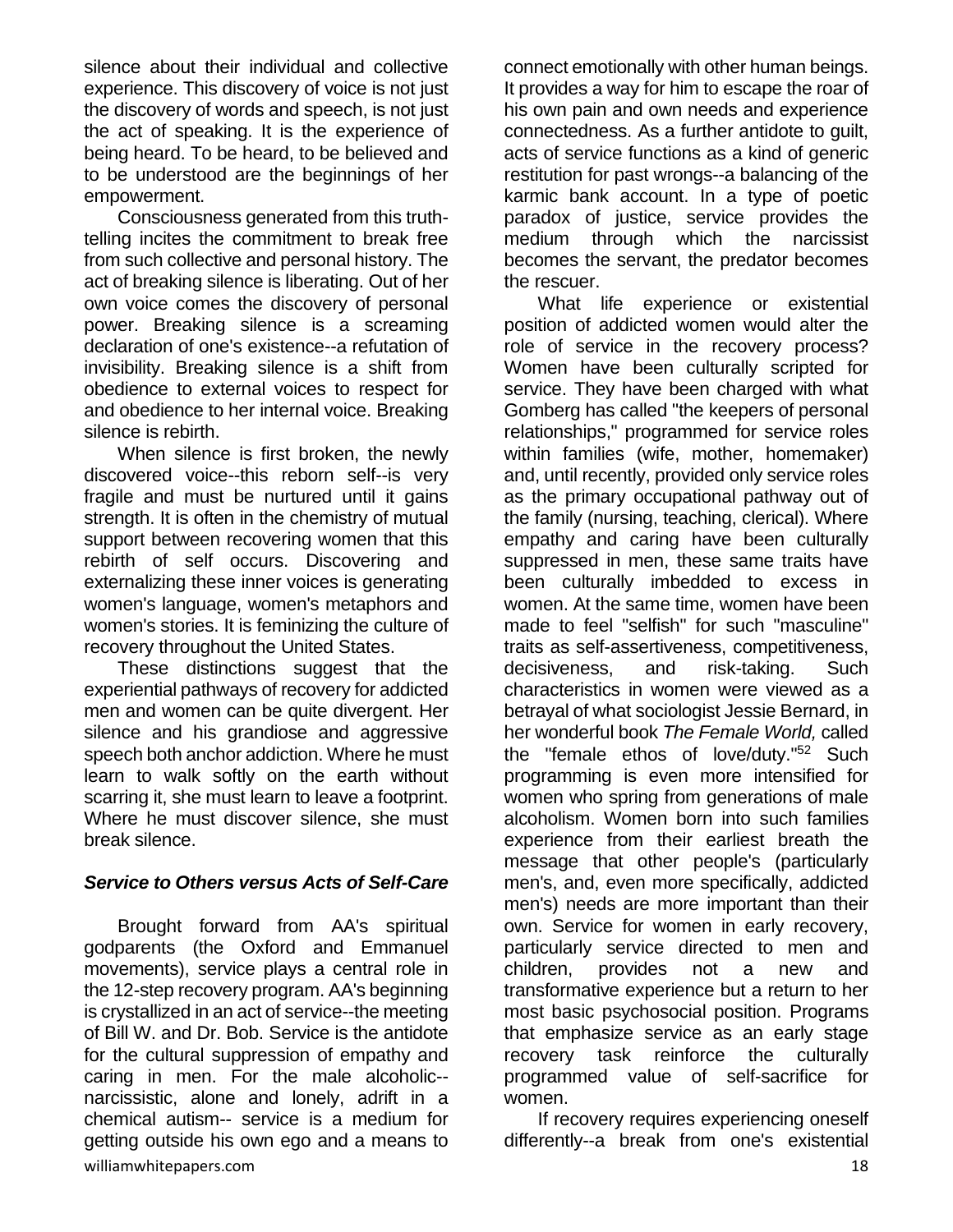position--then acts of self-care and the discovery of relationships based on mutual self-interest rather than sacrifice provide the foundation of recovery for addicted women. Discovering mutuality and reciprocity in relationships with other women—a growing consciousness of womanness as a component of individual identity--may be the equivalent of service for women. Service within women's recovery frameworks focus, not on sacrifice, but on the value and capabilities each woman has to offer others and on a mutuality of support between women. This difference in focus can be seen within the WFS program and its evolution since the early years of its development (1973-1975). The original 12th and 13th statements of WFS read as follows:

> "I Am a Competent Woman and Have Much to Give Others" "I Am Responsible for Myself and My Sisters."<sup>53</sup>

Jean Kirkpatrick, the founder of Women for Sobriety, says that her first formulation of these steps was influenced by her own "gender conditioning," creating the caretaking mother as the model for women's recovery. As a result of this realization, statements 12 and 13 of the WFS program were changed in 1987 to read as follows:

> "I Am a Competent Woman and Have Much to Give Life" "I am Responsible for Myself and for My Actions."<sup>54</sup>

williamwhitepapers.com 19 For an alcohol and drug dependent woman to experience service as a sacrificial flight from self is not progress, but regression into the self-refutation of the legitimacy of her own needs, and ultimately her own existence. Learning to reward oneself, to feel one deserves one's share of life's riches, to feel some innate and earned entitlement to opportunity is the foundation of self-care. On the continuum from narcissistic preoccupation with self to self-flight through sacrificial fusion with another, recovering men and women

each need to find balance and harmony in the middle although each, like in the earlier continua we described, must travel this pathway toward moderation from very different beginning points and may require different metaphors to mark and speed their journey.

#### *Dependency versus Autonomy: Codependency--A Cultural Double Bind for Women*

While many persons have noted men's zeal for autonomy and individual achievement and women's zeal for attachment and affiliation, there are at least three divergent paradigms from which to view and judge these differences.

The most recently emerging paradigm is one which posits that these female traits, while culturally devalued, are superior and should become the guiding values of the future. The writings of Riane Eisler<sup>55</sup> and Jean Shinoda Bolen<sup>56</sup> are illustrative of this paradigm.

A second paradigm (reflected in the basic framework of this paper) holds that women's propensity for affiliation and attachment are noble virtues but that such virtues have been achieved at a high price--sacrifice and suppression of self. This view calls for a balancing of accounts whereby women are freed to explore personal achievement and men are freed to explore intimacy and attachment.

The third paradigm posits that women's zeal for affiliation and caretaking pathological. The first group of proponents of this paradigm includes the mainstream proponents of developmental psychology. From writings on development spanning Freud and Erikson through Vaillant and Levinson  $57$ , the model of healthy human development has been judged on markers of separation, individuation and autonomy. Works by Miller<sup>58</sup>, Gilligan<sup>59</sup> and others have emerged to challenge this androcentric view of development and to challenge the process by which women are socialized for affiliation and connectedness and then defined as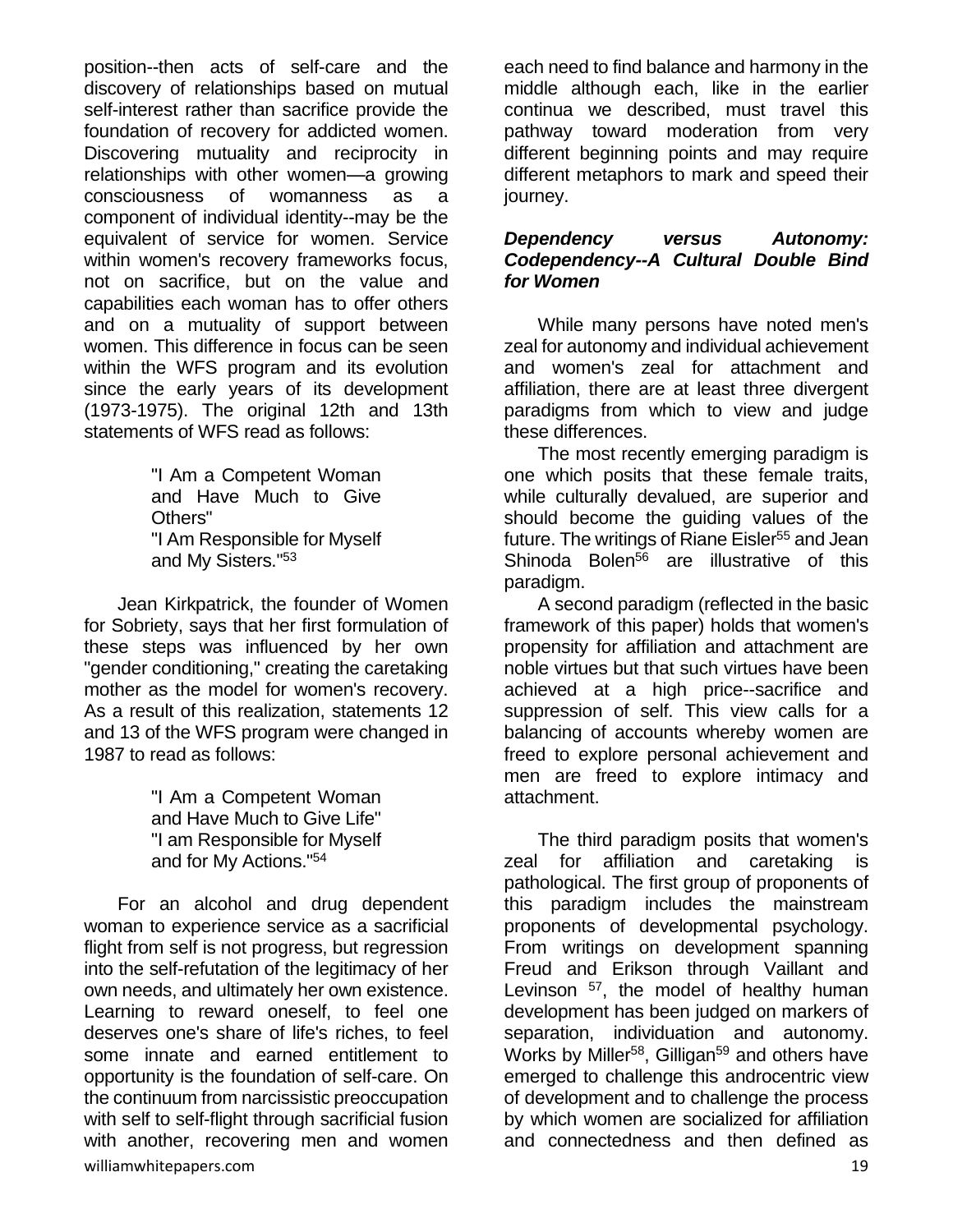inferior for their absence of male-defined virtues. Some of the most visible proponents of the pathology paradigm include the leaders of the codependency movement within the United States. The remainder of this section will critique the utility of "codependency" as a metaphor in the recovery of addicted men and women.

The 1980s saw the emergence of a new industry in the United States organized around lectures, books, tapes and new selfhelp groups and treatments for a newly conceptualized disease: codependency. That this concept of codependency touched a deep emotional chord within the culture and within women in particular is evident from the success of this industry. That a large number of individuals have found this movement a source of emotional healing is also unquestionable. And yet as we move into the 1990s, a growing number of voices are emerging challenging both the basic premises and the over-extension of this concept. From the full-scale indictment of Katz and Liu in *The Codependency Conspiracy*<sup>60</sup> to the feminist critique of Carol Tavris in *The Mismeasure of Woman<sup>61</sup>*, critics are challenging the theoretical and practice applications of this concept. Major points of criticisms include the following points.

- The definitions of codependency are so broadly inclusive that the term has lost its clarity and utility.
- The alleged symptoms of codependency (Beattie<sup>62</sup> lists 254) while all encompassing, inordinately target those characteristics that most women have been raised to cultivate and possess.
- The characteristics the codependent is encouraged to develop through recovery- detachment, independence, selfreliance, ability to say no to other's demands--constitute the characteristics of the stereotypical male in this culture.
- "Codependency" turns problems

of environment--particularly, social oppression--into problems of psychopathology. By internalizing pain, women's energy and anger are channeled into personal recovery rather than environmental change.

- By defining the condition of women ("who love too much") in medical (disease) rather than political (oppression) language, we fail to hold abusive men responsible for their neglectful, demeaning and violent behavior. Critics contend that if codependency is a disease, then it is a social disease--a disease of culture through which half the population are taught to deny the legitimacy of their own individual needs while the other half are taught that the world revolves around their needs.
- The codependency movement encourages women to "bond in pain instead of power."<sup>63</sup>
- The codependency movement infantalizes its members by calling them "adult children" and encourages their selfcenteredness and selfindulgence--an infusion of the cultural values of the 1980s out of which the movement was born.
- Self-help groups within the codependency movement "promote dependency under the guise of recovery," leaving members "trapped at an immature stage of development."<sup>64</sup>

What is to be made of such criticisms and to what extent does the concept of codependency serve as a metaphor around which change can be initiated and sustained in addicted women? Our critique can be summarized as follows.

> 1. A significant portion of addicted women present themselves to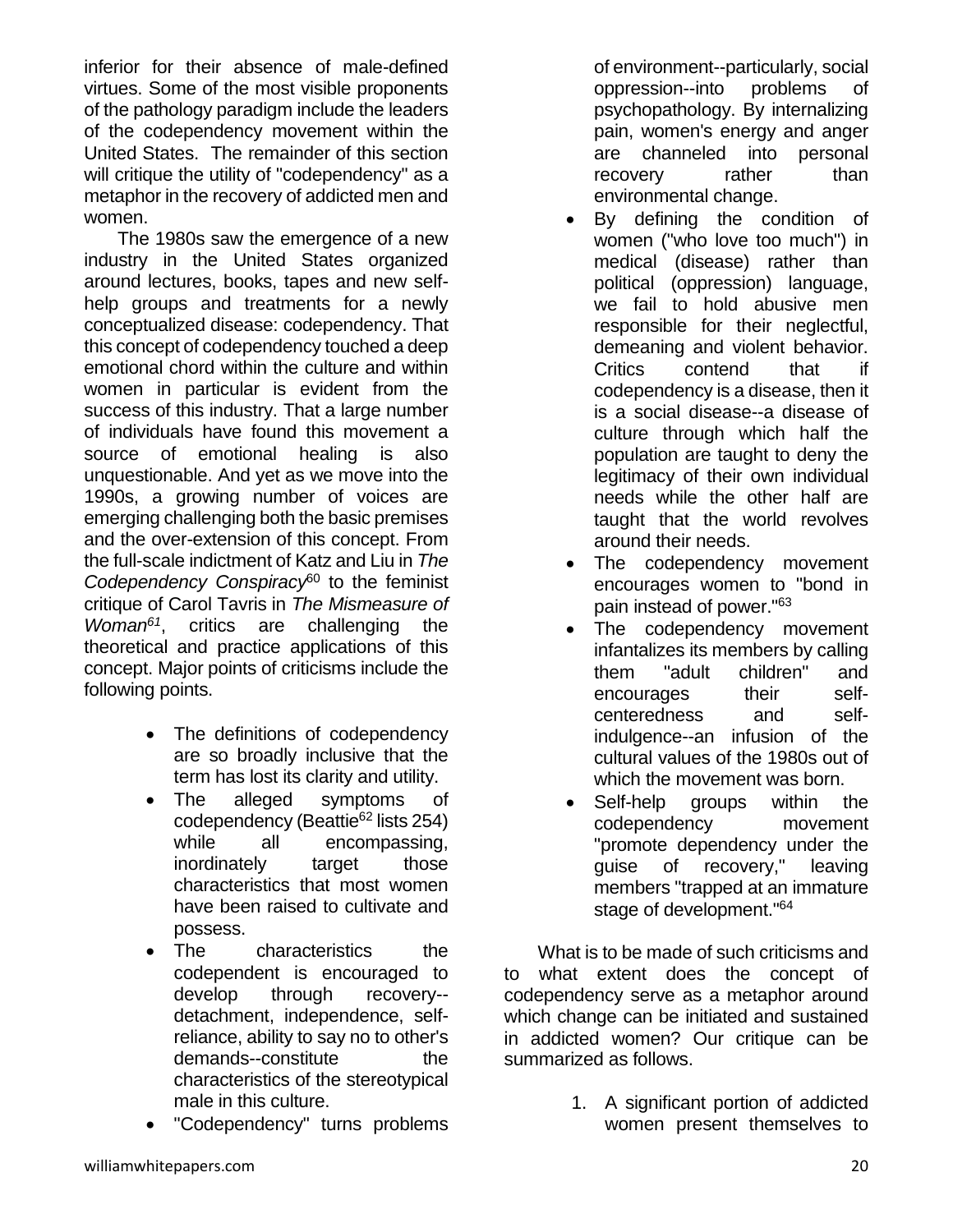treatment with familial histories of addiction and past and current intimate relationships with addicts.

- 2. Continued contact with addicted family members, intimate partners and friends constitutes a major source of sabotage of recovery for addicted women.
- 3. Any concepts--including the concept of codependency- which help heal emotional pain from one's family of origin and enhance the physical and emotional disengagement of the addict from such relationships will diminish the risk of relapse and support the early recovery process.
- 4. Concepts which help label a problem and which help energize the initial change process may not have the power to sustain a long term process of transformation. Because the codependency movement has utilized an adaptation of the 12 step male-based recovery model, we would anticipate that many women will find this framework inadequate for their long term developmental needs and that alternative recovery models will emerge that flow directly out of the needs and experiences of women.
- 5. The future of the codependency movement hinges on its ability to evolve dynamically in response to the above criticisms. Achieving or failing to make such evolution will determine whether codependency becomes a viable and sustainable recovery concept or an historical artifact, a developmental stage on the way to concepts and structures not yet visible.

## *Blindness to Safety versus Sensitivity to Physical/Psychological Safety*

Male-based treatment and recovery paradigms show a marked absence of concern related to physical safety perhaps springing from the assumption that men must either take responsibility for their own safety issues or deny with exaggerated bravado that any such threats to safety exist. The most cursory review of the institutionalized violence against women in this culture underscores why safety is a central issue for women. One in six women has been raped. Three out of every four women in the U.S. will experience at least one violent crime during her lifetime. Half of all women seeking emergency medical services are battered. More than 20% of married women report physical abuse by their partners. A man beats a woman every 12 seconds in the United States and four women each day die from such beatings.<sup>65</sup> Surveys of employed women reveal that at least two thirds have experienced some form of sexual harassment in the workplace. All women live their daily lives in this culture awash in violent sexual imagery reminding them of the tentativeness and uncertainty of their personal and psychological safety.

For the addicted woman entering the recovery process, the issue of personal safety is likely to be even more intense. She is much more likely than a non-addicted woman to have been sexually abused and her sexual abuse is more likely to have involved multiple traumagenic factors: early age of onset, multiple rather than single episodes of abuse, multiple versus single perpetrators, and violence or threat of violence as a component of the abuse experience.<sup>66</sup> Her addiction quite frequently brings her into deep involvement with a culture of addiction in the United States that is increasingly predatory and violent. Her substance abuse is often bound up in toxic intimate relationships. Her addiction cannot be unraveled without unraveling the threads of exploitation and violence within which it is bound. As she begins to disengage her life (and the lives of her children) from such toxic intimate relationships, her co-addicted partner will often seek to squelch such sparks of independence through verbal intimidation or physical brutality. In short, the addicted

williamwhitepapers.com 21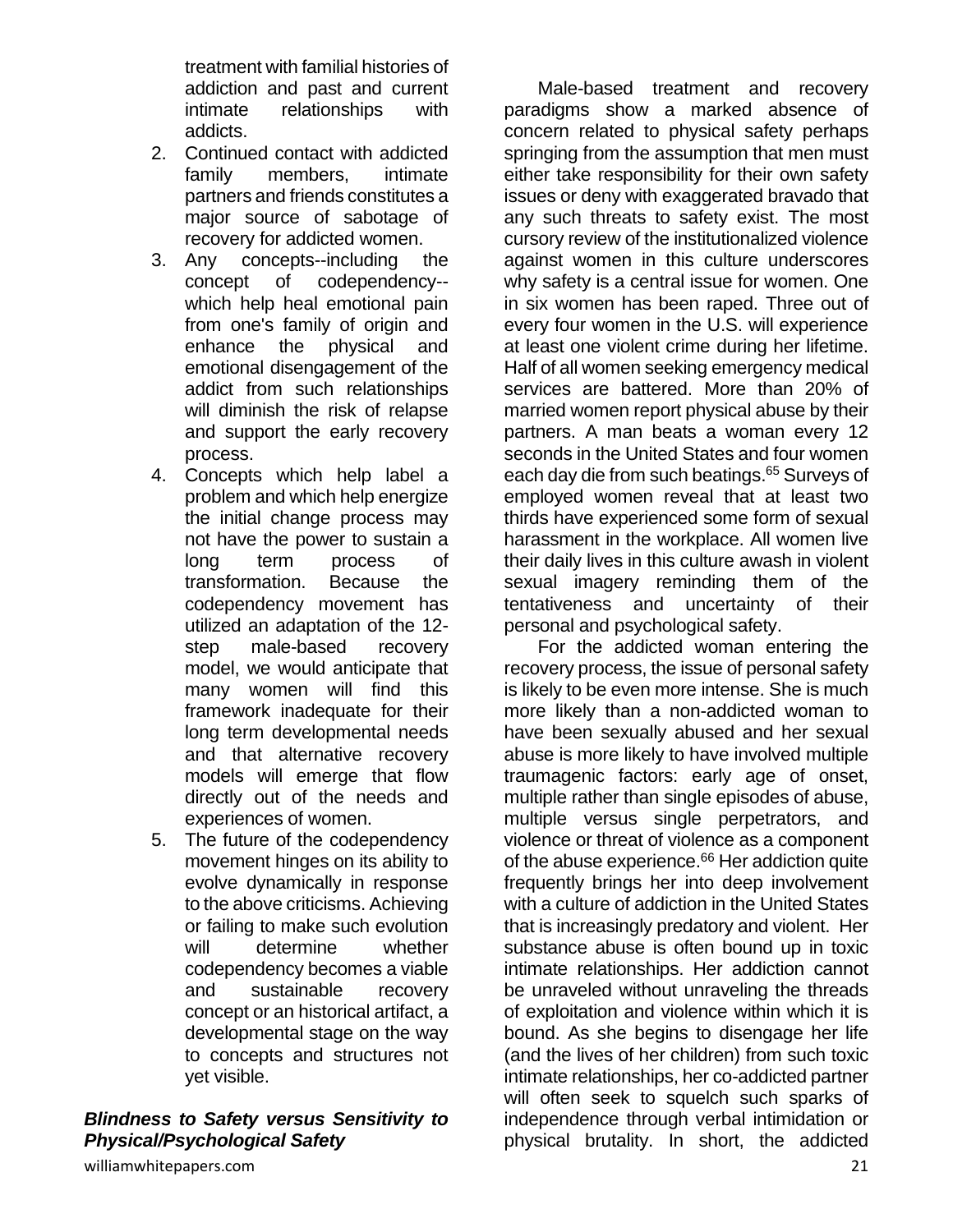woman's survival has been conditioned within a world where trust is violated and safety is an illusion.

Women's programs are instinctively aware that issues of safety and trust are paramount in the treatment of addicted women. They are particularly aware that the de-stabilization of toxic intimate relationships produced by a woman's sobriety poses risks of psychological sabotage and physical retaliation. Women's-based treatment addresses such issues through genderexclusive residence and service modalities, special attention to the physical security of the treatment environment (locked doors, close screening of visitors), close links with domestic violence and sexual assault counseling services, and encouragement and advocacy related to orders of protection and use of shelters.

williamwhitepapers.com 22 Effective treatment of addicted women is also extremely sensitive to how women's psychological safety has often been violated within traditional treatment models. When women fail to respond to treatment in the male-defined vision of progress, they are often defined as resistant and further shamed and stigmatized through labeling or intensified verbal confrontation. In this clinical doublebind, women are confronted as compliant people pleasers when they agree and are confronted as resistant or as being in denial when they assert their will through disagreement. The often intrusive and confrontational methods designed to penetrate and deflate the puffed up ego of the male alcoholic can be very violating to women. Such techniques can damage already fragile esteem, escalating shame and fueling continued self-destructive behavior. In contrast, women's treatment programs lean toward more supportive, less intrusive, less manipulative and less coercive treatment techniques. This style of treatment demonstrates respect and acceptance of her as an individual. Belenky, Clinchy, Goldberger and Tarule, speaking of how women learn, make the point that it is not enough for women to be told of their *capacity* or potential to become wise and good, they need to have the goodness that is already within them

validated.<sup>67</sup> Women's recovery programs seek to reinforce this goodness within and avoid interventions that could potentially damage this sense of self-value.

The issue of physical and psychological safety is particularly paramount for the high percentage of addicted women who bring developmental histories of physical and sexual abuse. These violations could more aptly be described as processes rather than events, meaning that an act such as incest or an act of complete abandonment were often the last steps in a progressive process of over-involvement or disengagement. There are dangers that poor boundary management in male-dominated treatment programs may recapitulate such progressive violations, triggering flight or heightened defensiveness against what the client perceives to be impending seduction or impending abandonment. Sensitivity to psychological safety requires sensitivity to such boundary issues and the establishment of trust as a precursor to psychological healing. Where men's groups may struggle at times to get any level of affective disclosure, facilitators of women's groups tend to be very cognizant of the dangers of premature disclosure and build in high levels of structure and safety within which self-disclosure and self-healing can occur. Staff members of women's programs are also aware of how a too aggressive desire to help and heal can trigger panic and flight. Commenting on the need for gentleness and time as essential components of trustbuilding, therapist Naida Hyde, once remarked that she had "momentarily forgotten that safety for the incest survivor resides in aloneness, not relationship." Respect for the client's choice of the content of therapy and her control of the pace of the therapeutic process is the essence of psychological safety.

Another safety issue involves concern with the potential re-victimization of women within the very environments from which they seek help. A growing number of individuals and organizations are breaking silence and beginning to confront the historical sexual exploitation of women in predominantly male treatment and self-help environments.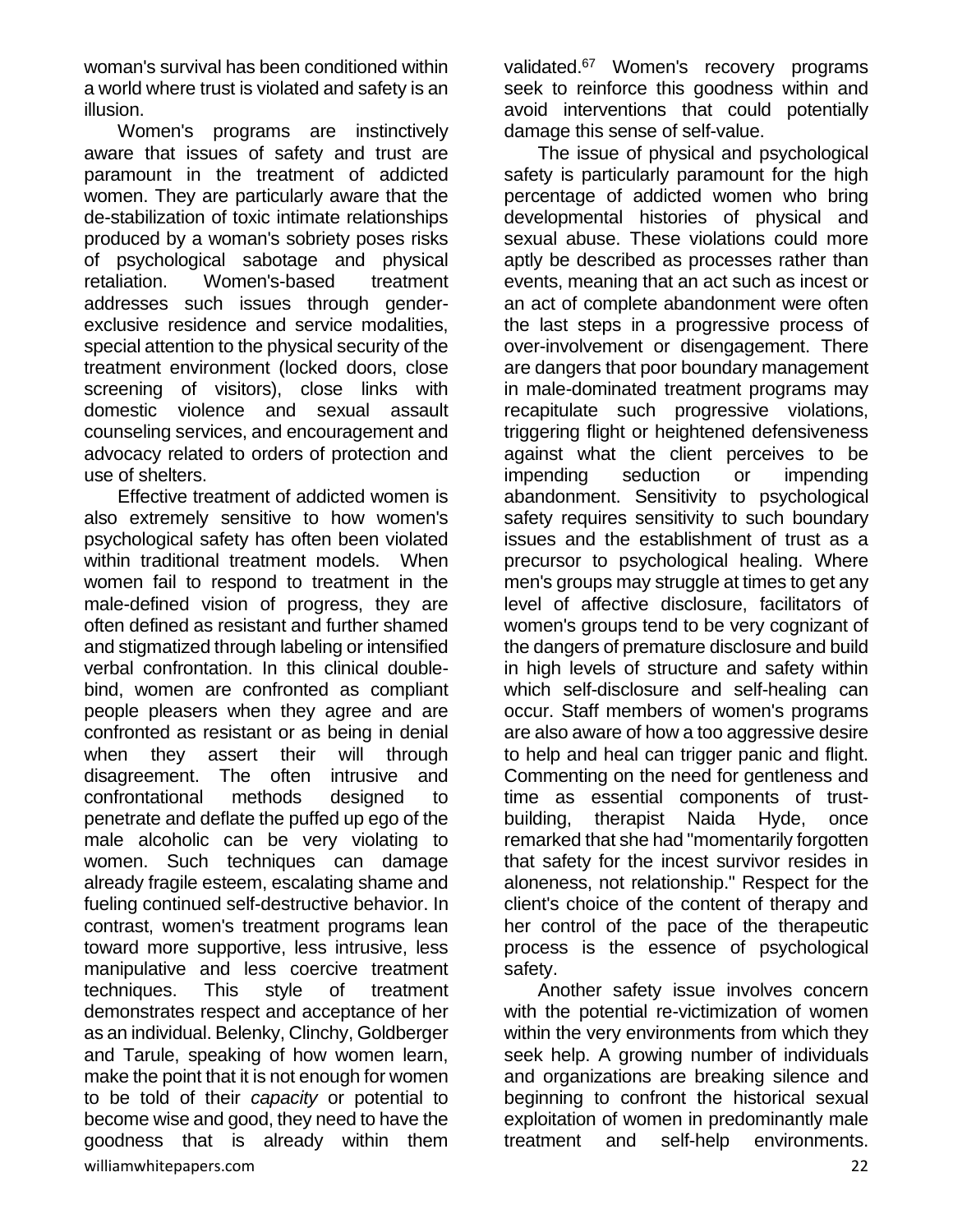Sensitivity to the ways in which women can be re-victimized within treatment environments is paramount. Mainstream treatment settings can address these issues by defining, monitoring and enforcing clear standards designed to promote the highest levels of professional and ethical conduct in our service relationships. While 12 step and other self-help programs have historically relied on the "group conscience" to inhibit or address such exploitation, a growing number of groups are beginning to confront much more directly the practices of seduction and exploitation referred to euphemistically as "thirteenth stepping."

## *Blindness to Image versus Sensitivity to Body Image*

When active addiction is removed as the centerpiece of one's life, men and women begin to experience issues and problems they share in common with other non-addicted persons in the culture. Body image and its role in the self esteem of women is one such issue that is arising with increasing frequency in the treatment of addicted women. While many women may face crises of self-esteem, the potential capacity of such crises in recovering women to trigger relapse makes this issue potentially life-threatening. How the recovering woman perceives her own body, how the culture perceives her body and how these perceptions influence her sense of selfvalue is critical to the foundation of selfacceptance and self-love upon which women's recovery is based.

All media--movies, television, magazines and newspapers--bombard us with visual images of beauty which women are expected to emulate, images against which each woman assesses her own value. Where do these images come from and what is there cumulative effect? Naomi Wolf in *The Beauty Myth*<sup>68</sup> has explored how anorexic fashion models have emerged as this culture's icons of beauty and the standard by which women judge their own physical adequacy. She believes:

williamwhitepapers.com 23 • The systematic effort to

medicalize and pathologize that which is biologically normal for women has long been a tool of oppression--a tool that encourages women to focus their attention and define their discomfort on personal flaws rather than the external conditions that starve them economically, politically and socially.

- The construction and enforcement of arbitrary standards of beauty which are unobtainable for most women is also spawned by multibillion dollar diet, cosmetics, exercise and surgery industries whose profits hinge on "warping female self-perception and multiplying female self-hatred." After all, "...a woman who does not feel damaged cannot be relied upon to spend money for her 'repair'."
- The beauty myth places all women in a double-bind. Women who approach the standard become fetishes and devalued in the knowledge that the source of their value is superficial and nonsustainable. Women who fail to meet the standard are set up for daily self-indictment and endless attempts at self-correction.
- The power of such enculturation is evident everywhere.
	- More than 70% of women over age 13 believe they are fat while only 25% are medically overweight; up to 45% of medically underweight women believe they are too fat.
	- Eighty-seven (87) percent of cosmetic surgery is performed on women.
	- Over 90% of anorexics and bulimics are women; the prevalence of anorexia is consistently estimated to include 5-10% of all American girls and women.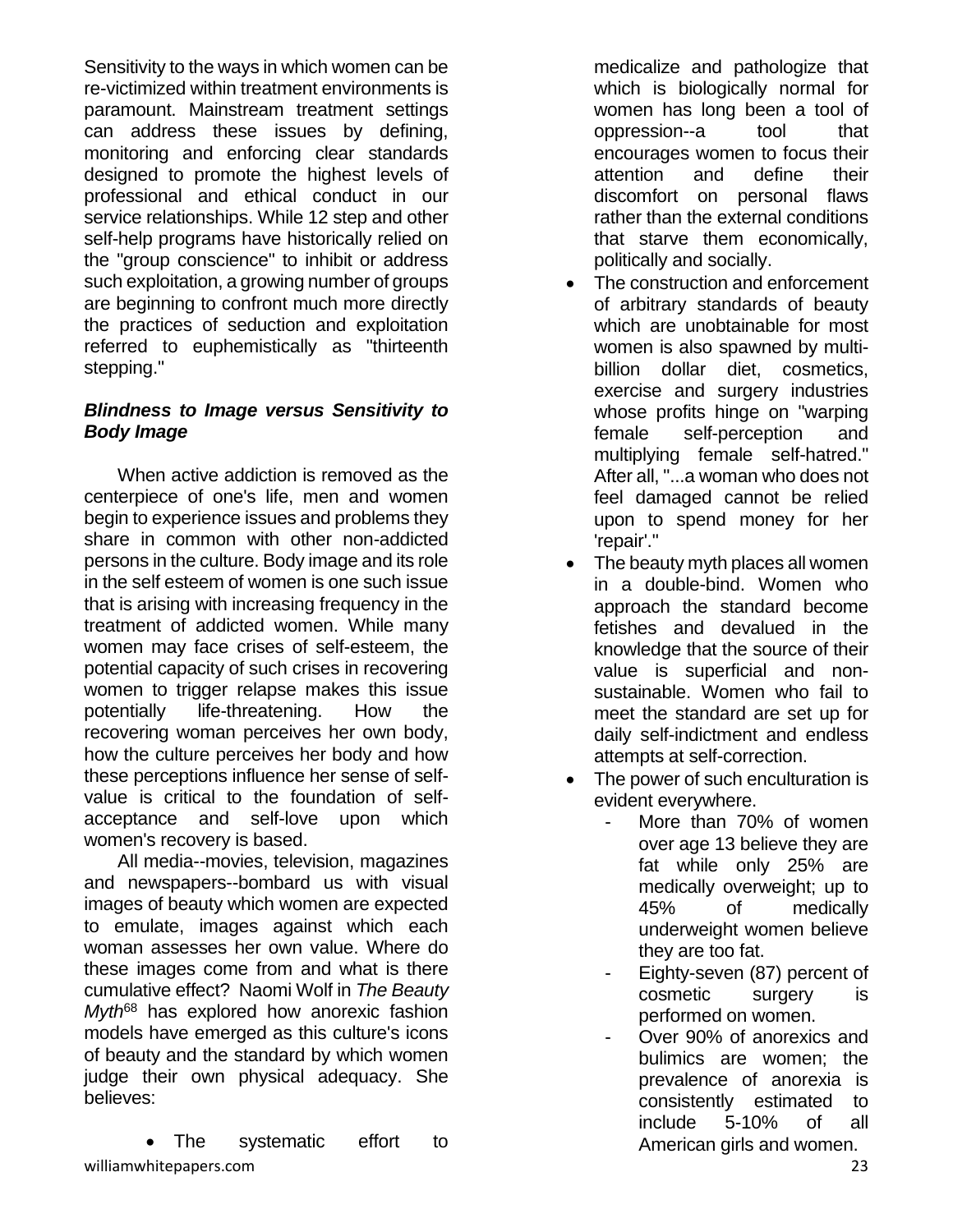The consequence of such socialized devaluation and assured personal failure is a weakening of women's selfesteem, a decreased sense of personal power and efficacy and increased passivity, helplessness and hopelessness.<sup>69</sup>

There are also connections between the "beauty myth" and the addiction of women in this culture. Studies of young women smokers consistently report a desire to keep their weight down as a motivator for smoking and fear of gaining weight as the major fear associated with quitting.<sup>70</sup> Eighty percent of amphetamines prescribed in the United States go to women presumably as an aid to weight loss.<sup>71</sup> Eating disorders among addicted and recovering women are common. Perhaps an even broader issue is how the beauty myth affects the esteem of recovering women. Where self-esteem for adult men is based on achievement of money, power or status, self-esteem for women in this culture is heavily influenced by our visual images of beauty and femininity.<sup>72</sup> Because self-esteem is such a critical issue within women's recovery, the related issue of self-image of one's body is an important one to integrate within the fabric of addiction treatment.

Women-based treatment programs are beginning to address these issues through such mediums as:

- Consciousness raising education that seeks to reverse the socialization that has taught women to be hypercritical of and reject their own bodies
- Assessment for and concurrent treatment of eating disorders
- Assessment, education and treatment strategies that focus on healthy nutrition, and
- Creation of new standards of beauty that in Wolf's words are "non-competitive, non-hierarchical and non-violent."<sup>73</sup>

The most sweeping intervention available to treatment programs is complete abandonment of the beauty myth by defining women's normal bodies as beautiful rather than ugly. Perhaps a day will come when the following Virginia Wolf dictum will be embraced by treatment centers and the women who occupy them: "One cannot think well, sleep well, love well if one has not dined well."<sup>74</sup>

# *The Metaphors of Time and Timing*

What addiction recovery frameworks for men and women share is a focus on living in the present--a recognition that the alternatives of dwelling on the past and the anticipatory fear and anxiety of the future pose risks to sobriety, sanity and life. The focus on today- working a 24 hour program of recovery--is proving itself a cornerstone of recovery for both men and women. There are, however, two differences related to temporal issues that can be noted in these recovery frameworks. One involves the preferred timing or sequence of recovery activities; the other involves the duration of support activities required for successful recovery.

There has been intense interest the past few years, stimulated most notably by the work of Stephanie Brown<sup>75</sup>, in conceptualizing a developmental model of addiction recovery. Such a model would describe predictable stages in the recovery process and the developmental task and milestones that characterize each stage. Some conceptions of a developmental model have already been incorporated within the folk wisdom of addiction treatment and recovery circles. A major tenant of this folk wisdom has been that the defense structure of the newly recovering addict is much too fragile to address emotionally volatile family of origin issues. The alcoholic or addict wishing to raise such issues has been told firmly and politely to not drink and keep going to meetings, that now was not the time to deal with such concerns, and that there was a place down the road where such issues would be addressed. There is at least one subpopulation of women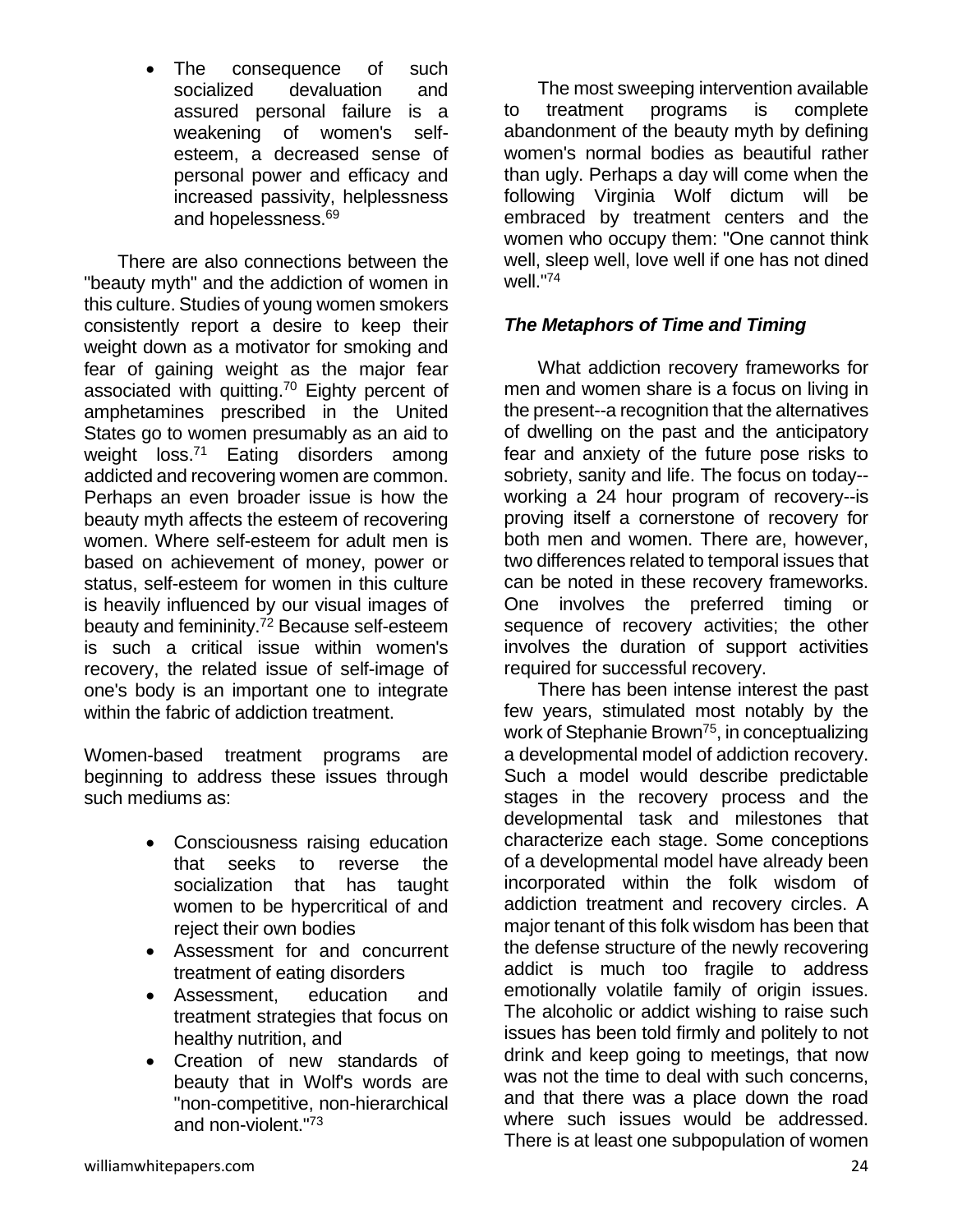for whom this folk wisdom has created problems and that is the significant portion of addicted women who were sexually abused in childhood. For many of these women, there is growing evidence that their adult substance abuse is part of a broader pattern of posttraumatic stress disorder. In short, these women have developed patterns of excessive alcohol and drug consumption to selfmedicate the emotional consequences of sexual violation. When this pattern of selfmedication is removed via the crisis of entry into treatment, these clients begin to emotionally thaw with a resulting intensification of emotional experience. When they seek to discharge this intensity through disclosure of their victimization, they are often met with the above folk wisdom. Finding no vehicle for drug-free catharsis, many such clients respond with flight from treatment and a return to self-medication. It is quite clear that developmental models of recovery constructed on the emotional architecture of alcoholic men will need to be redesigned to fit the experience and needs of many recovering women. Within women's programs such redesign is already occurring by defining issues of sexual victimization as legitimate and necessary early stage recovery work. An important research agenda for the next decade is the construction of a developmental model (or, more likely, models) of recovery based on the experience of recovering women.

williamwhitepapers.com 25 Another difference in temporal orientation in men's and women's recovery programs involves the proscribed and expected duration of support activities. The folklore of AA calls for continued life-long involvement in the rituals and activities of AA. The implicit message is that failure to continue one's involvement in meetings and other recovery rituals will result in deteriorating emotional health ("stinkin' thinkin'", "dry drunk") or resumption of the addictive career via relapse. Anything short of such continuing involvement is viewed as risky and stupid. In contrast to the AA forever dictate, WFS expects its members to participate for only as long as they need such group support. AA forever provides a

conduit for continued male connectedness via dependency on the AA group; WFS provides a pathway for female individuation via movement out of WFS into other frameworks of personal growth and development. AA takes the alienated male and provides a healthy medium through which dependency needs can be met; WFS opens pathways for women into decreased dependency and increased individuation. Where AA frames disengagement as pathological, WFS speaks proudly of the women who have "moved onward and upward" after getting what they needed from the WFS program. "Forever" and "as long as you need" may represent different temporal metaphors for recovering men and women.

#### *Recovery versus Discovery*

We have used certain words in this paper because such language is the medium of discourse within the field and yet much of this language inadequately reflects or misrepresents women's experience. The label used to describe the movement from addiction to sobriety and sanity—recovery- implies that one can get back what one has lost, a fact challenged by a woman client who in a discussion about the relationship between her drinking and her self-esteem, once retorted, "I didn't lose it; I never had it!" Recovery is the reacquisition of that which one had but lost. It is a *re*habilitation technology. It presupposes prior levels of achievement and functioning. What is this thing that has been lost? Power and control over one's life, self-respect, sanity, mutually respectful relationships, material possessions or social status achieved through one's own competence? However we define what has been lost, for many women, the phrase "I am discovering" may be a more apt depiction of their experience of movement into health than the traditional, "I am recovering." For many women, they are not getting it back; they are moving into the future experiencing it for the first time--moving forward into discovering and becoming rather than backward into recovering. Moving out of addiction for many women is more self-creation than self-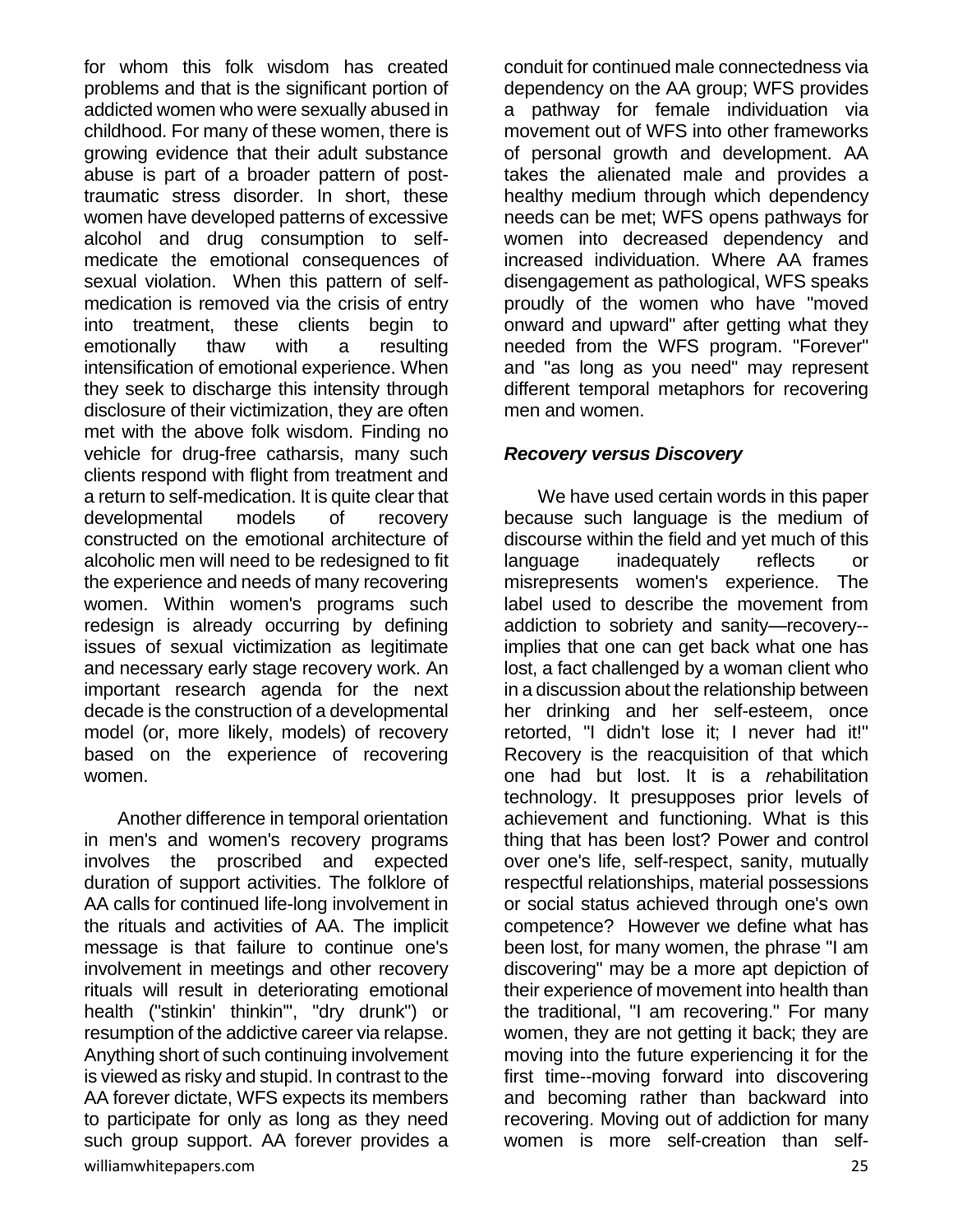retrieval, a fact clearly evident in WFS' selfdescription of itself as the "New Life Program." Kasl, in her remarkable book, *Many Roads, One Journey*, also makes the observation that "recover" connotes covering something up- hiding again that which has been hidden before. She recommends an expanded vocabulary that includes "un-covery"--a getting out from under addiction--and "discovery," meaning an opening up to growth and moving forward.<sup>76</sup>

#### *The Helping Relationship: "Dominator Model" Versus "Partnership Model"*

This paper has described different metaphors and experiential axes through which men and women experience the transformation from active addiction to sustained recovery. Just as the experience of male alcoholics formed the basis of our understanding of alcoholism and recovery, it was male helpers in their relationships with male alcoholics that defined the structure and process of the addiction counseling relationship. In this section, we will explore a fundamentally different reconstruction of the helper-helpee relationship that is occurring in women's treatment programs.

Riane Eisler in her remarkable work *The Chalice and the Blade<sup>77</sup>* describes two basic models--the dominator model and the partnership model--for the structuring of human relationships throughout history. These models will be adapted here to describe two very different approaches to the structuring of treatment relationships with men and women in chemical dependency treatment settings.

williamwhitepapers.com 26 The dominator model of helping relationships is hierarchical, emphasizing the disparity in power between the helper and helpee. In this model, the client seeks and passively accepts the consultation of the dominator's special expertise. The dominator's advice is to be passively, appreciatively and obediently followed. The dominator model is arrogant in the extent to which it places knowledge and value on only one side of the helper-helpee relationship. The dominator model says, "Listen to me, be

like me, I am the model of what you must become. Wellness is to think like me, feel like me, act like me, be me." The dominator sees the client as an object--a piece of clay to be molded in their own image. In the dominator model, the helper has ascribed power and his or her weaknesses are denied or hidden while client weaknesses are magnified.

The dominator model of structuring helper-client relationships in addiction treatment is based exclusively on experience with culturally empowered alcoholic men. In this model, the puffed up alcoholic ego is punctured by the skillful confrontations of the counselor. The alcoholic male's surrender to a higher power is thus played out symbolically in the counselor-client relationship. In the dominator model, recovery begins when the client gives up the power struggle with the counselor and abandons the defense structure that has supported his drinking.

In the partnership model, both the helper and the client are perceived as entering the relationship with strengths and weaknesses. Where the dominator model focuses on the identification of client pathology, partnership models focus on the identification of client strengths. Where the dominator model emphasizes the competence of the therapist; the partnership model emphasizes the competence of the client. Partnership models view the etiology of individual problems within an ecological perspective, noting the ability of oppressive social structures to distort individual development. Client behaviors that have become problems are viewed in the context of resilience and survival. In partnership models, control of treatment--its content and pace--remains with the client. The partnership model seeks to minimize the power differential in the helper-helpee relationship. Where the dominator model is information transmission, the partnership model is one of mutual discovery--the emergence of mutual knowledge and understanding that comes out of the relationship. Partnership models are models of *doing with* rather than doing to or doing for.

Many women's treatment programs, having become disillusioned with the utility of the male-based assumptions and approaches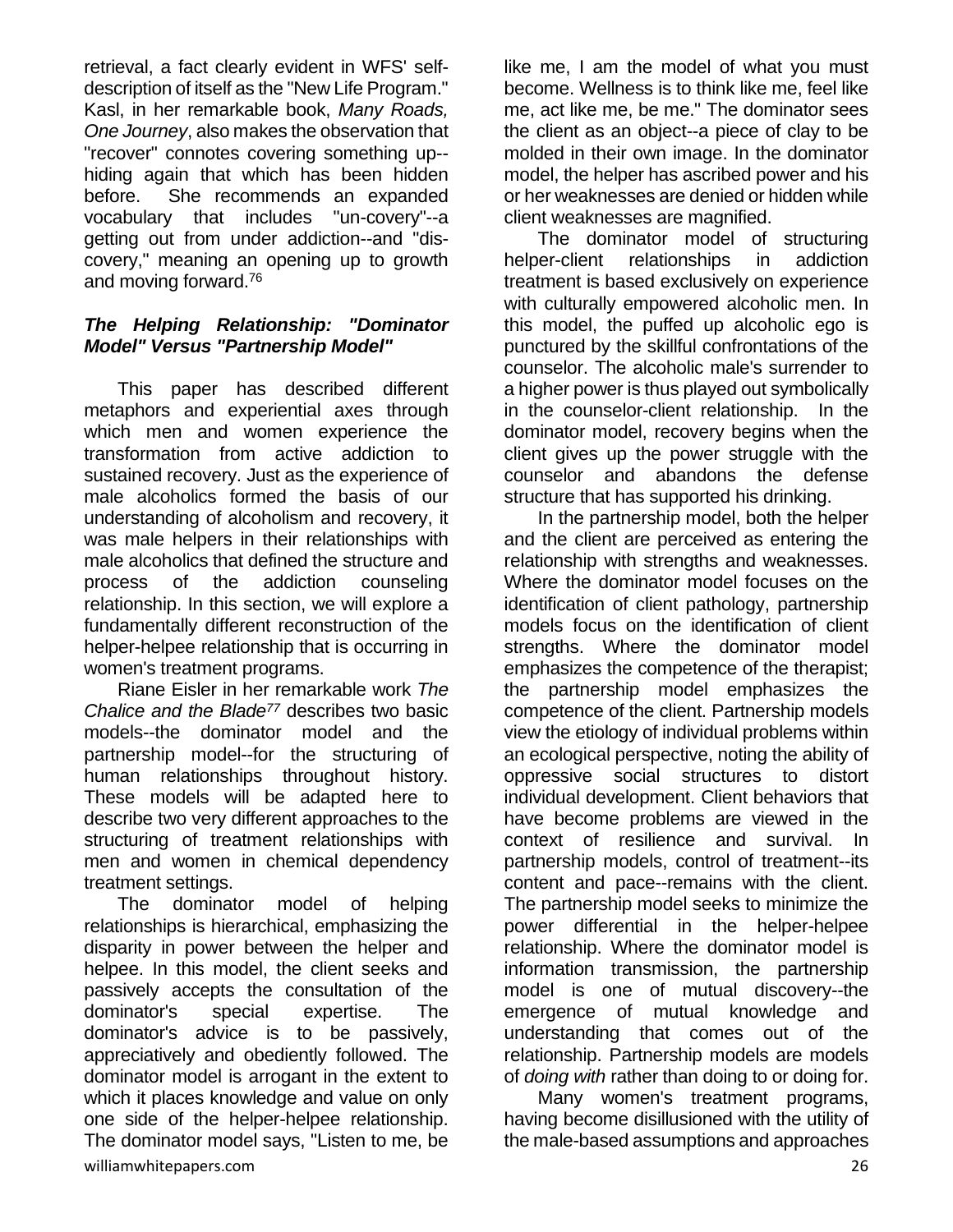they had inherited, moved toward a partnership model. Project SAFE, a treatment program for addicted mothers and their children that has treated more than 1,000 women in 14 Illinois communities, illustrates the emergence of this partnership concept. Since 1986, speakers at Project SAFE Annual Symposia have consistently intoned that:

> Project SAFE is not a model; it is a commitment! It is a commitment to assess the needs of these women and their children and let these needs define the scope and intensity of our service model. The service model at any site at any particular time flows out of this dialogue and partnership.<sup>78</sup>

Many women's program's evolved into the partnership model when the staff began to trust their own instincts more than the mainstream philosophies and technologies they had professionally inherited. Bonnie Brendel, Director of the Recovery Home within The Women's Treatment Center in Chicago wonderfully illustrates this transition through the following vignette.

> When the Recovery Home was opened in 1992, one of the early tasks completed was the development of a 75 page program manual that outlined basic information about the Recovery Home's philosophy, procedures and rules. Most of the content of this manual was borrowed from other residential programs whose designs were based primarily on experience of male staff worked with addicted men. As more and more women came through the Recovery Home staff became increasingly aware that the imposed structure was not working. When this awareness ripened, staff responded in the following manner. All residents of the Recovery Home were instructed to

bring their program manuals to community meeting where along with all the staff, they tore up the program manuals. As of that moment, the Recovery Home's philosophy and procedures and rules grew out of a dialogue and partnership between staff and residents. This ritual affirmed that what occurred within this program was a process rather than something imposed within a hierarchical structure.<sup>79</sup>

This story reveals how one program's philosophy and procedures moved from something static to what Bonnie Brendel describes as a "living, breathing, dynamic process." With the ritual destruction of their original program manuals, the Recovery Center shifted from a dominator model to a partnership model of structuring relationships between the women providing and receiving services there. Such experiences tell us that the voices of the women seeking our assistance will guide us if we will listen carefully and let them become our teachers.

Stories like the above have been replicated many times within the partnership models of women's service organizations. Such organizations tend to be organized more horizontally than vertically, reflecting a more egalitarian view of staff/volunteer-client relationships. Addiction treatment programs organized by and for women tend to cultivate the personal over the "professional." They are less title-fixated. They have fewer obstacles between the helper and the client- secretaries, tape machines, desks, waiting lists. They are less procedure-obsessed. They see themselves more as a family or community than an agency. They are warm and welcoming. They recognize the existence of and utilize indigenous healers that exist within every oppressed community.

The different ways in which service relationships are structured in men's-based treatment and women's-based treatment reflect differences in the needs of addicted men and women and how such needs can best be met.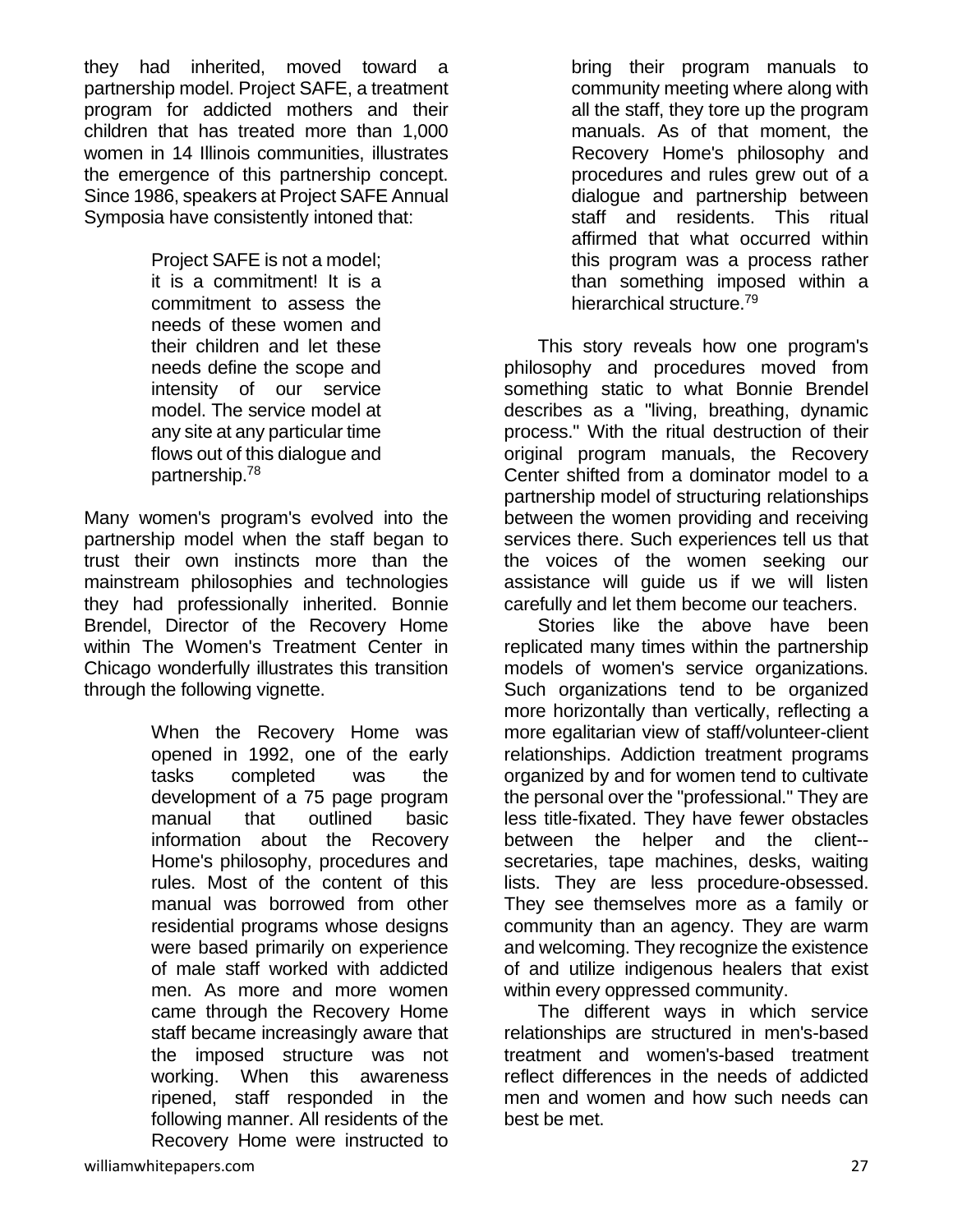## *An Escape From Dualism*

Through intense gender-based socialization, men and women have been forced to suppress parts of their character while exaggerating other parts, all in the name of desirable traits of manhood and womanhood. Given any core trait that could be represented on a continuum, we have tended to push men and women to the poles of such characterological definition. Men have historically sacrificed their emotional life, their capacity for empathy and intimacy, and their roles inside the family. Women have sacrificed their self-interests, their rationality, and their roles outside the family. Both men and women become fictive personalities through this process, having parts of their essential character suppressed and other dimensions elicited to excess. That men and women adapt and go forward in the midst of such cultural assault on wholeness is a testament to the resilience of the human spirit. Survival under such circumstances comes at a high cost--parts of the self must be offered in sacrifice in exchange for physical and psychological safety.

williamwhitepapers.com 28 Not all women and men respond the same to gender socialization. Not all women and men are clustered at the ends of these continua. There have always been men and women who escaped or defiantly transcended such socialization, but until recently such defiance came at a high personal and social cost. Such costs made escape from the influence of gender socialization an exception. Addicted men and women have been especially susceptible to these forces of enculturation. The erosion of self-esteem that accompanies substance abuse sparks exaggerated efforts to perform, to be o.k., to get it right in the eyes of one's non-addicted peers. Such efforts at over-compensation push men and women to the extreme ends of the continua of experience upon which they must seek their daily destiny. Addiction escalates this desire to get it right at the same time drug-related impairment diminishes one's capacity for performance. Addicted men and women become caricatures of that which we idealize until the quest for this esteem is

abandoned as hopeless in the later stages of addiction.

The human potential of both women and men have been shackled through unidimensional enculturation. Such potential may be discovered by accessing those specific dimensions of character that have been suppressed. The reason men and women's treatment needs to be different is that the parts of the self each must reclaim are fundamentally different. The goal of this reclamation is wholeness. It is not to turn men into women or women into men. It is to break the socially contrived, unidimensional character of each. It is to break down a system that defines by gender the limits of what one can think, feel, do and be. This reclaiming of lost parts of the self is not a peripheral growth activity but the very heart of the recovery process. Addicted men and women must struggle out of these cultural and psychological prisons toward balance and integration but must, we believe, travel different experiential journeys--journeys that will be guided by distinctly different metaphors.

In her evocative work, *A Room of One's Own*, Virginia Woolf wrote in 1929 of two sides of the self--feminine and masculine- and the inclination to suppress half of this whole:

> "It is fatal to be man or woman pure and simple; one must be woman-manly or man-womanly....Some marriage of opposites has to be consummated." 80

The goal of women's treatment is not to destroy those dimensions of character that have been culturally defined and programmed as "feminine," in short, to ask addicted women to take on the characteristics of men in the name of recovery. The goal is to allow the cultivation of those dimensions of character which have been denied access to her. Alcoholic men and women must find balance by wandering out of the emotional and social territory that has been defined as gender appropriate. For addicted women and men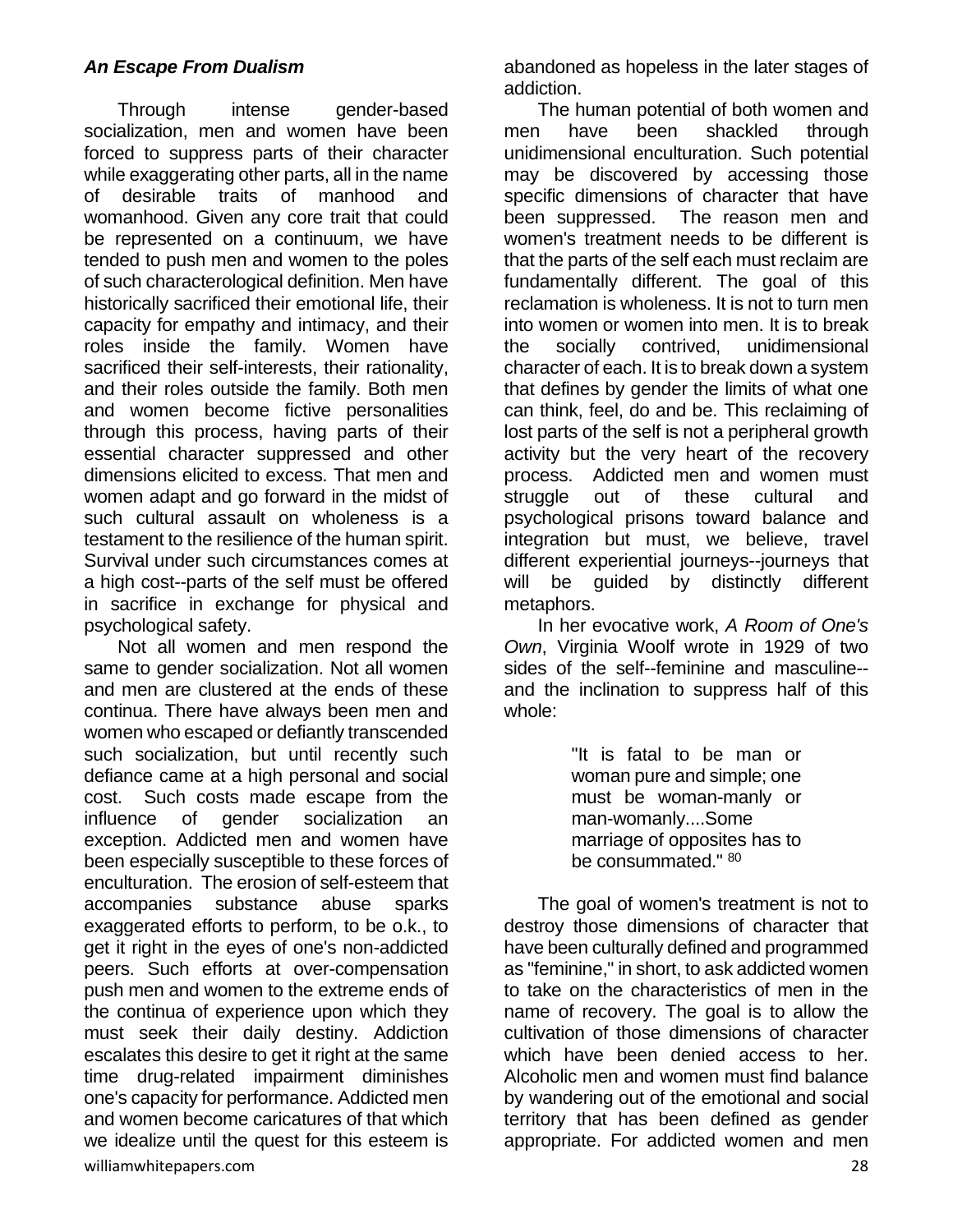who find themselves at the extreme poles of dimensions of character and experience, salvation lies in the middle, in the consummation of Virginia Woolf's "marriage of opposites."

The distinctions made in this paper between men's and women's recovery experiences are gender-related but not necessarily gender-exclusive. The fact that more women than men share a particular characteristic may be critical in our formulation of treatment interventions but must also be based on the recognition that some women will not share this characteristic and some men will. Many of the dichotomies described here are becoming outdated today as cultural transformations affect how men and women see themselves and each other. But as long as power and value are differentially ascribed to men and women in this culture, each is likely to bring a different experiential foundation from which both addiction and recovery must be understood. As rigid patterns of gender-based enculturation weaken, the differences between men and women will dissipate, bringing closer feminine and masculine pathways of addiction and recovery. We welcome the day when changes in this culture make this paper a curious artifact of history. Until then, responsiveness to gender differences in the addiction treatment setting is essential. This responsiveness begins with the acts of listening and believing. It begins with the premise that models need to be defined and evolve out of the needs and experiences of women rather than have women's needs and experiences defined by such models. Such responsiveness must recognize, as this paper has sought to illustrate, differences in the language, ideas, metaphors, and stories around which men's and women's recovery from addiction can be inspired and sustained.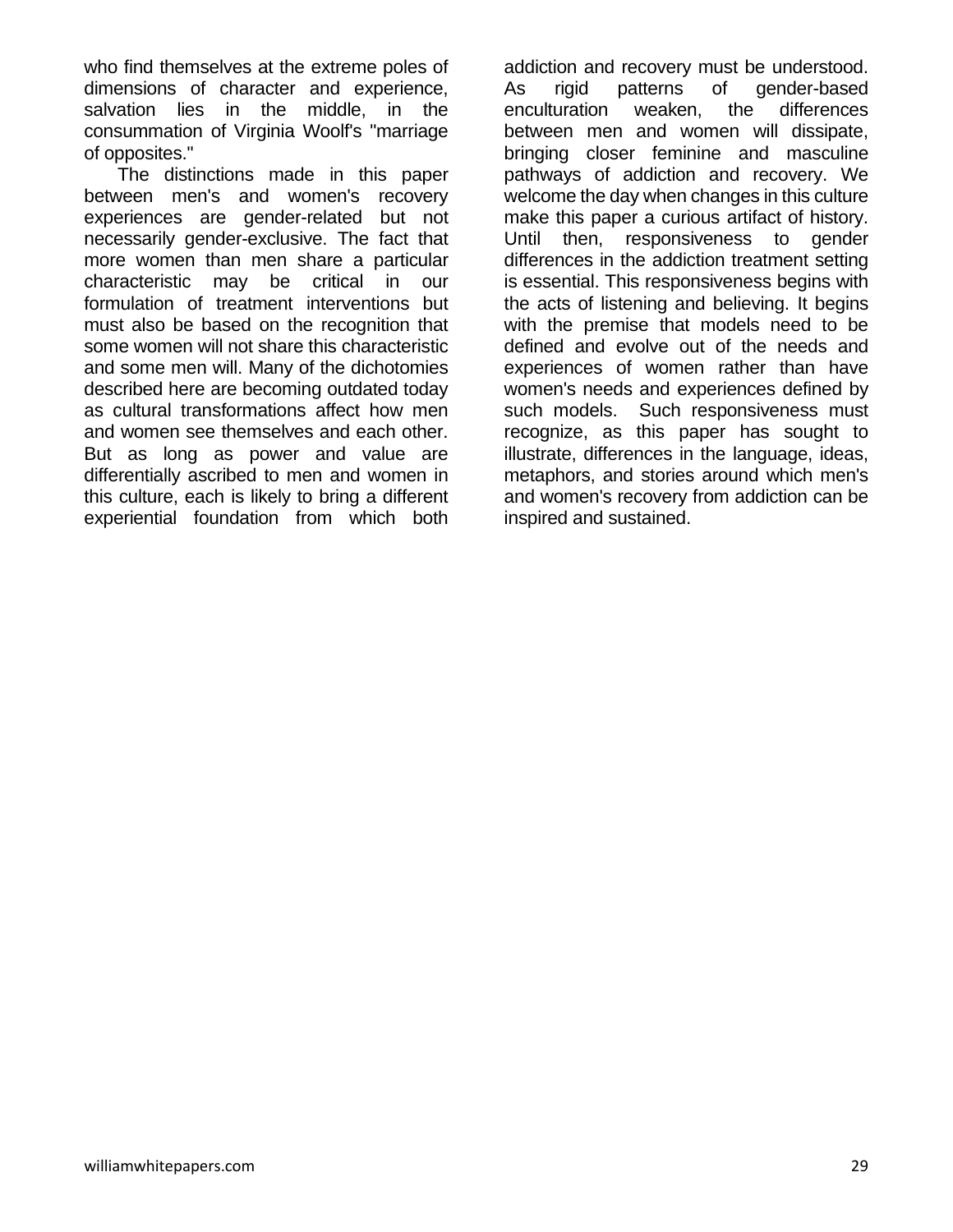- 1. Tannen, Deborah *You Just Don't Understand: Women and Men in Conversation. New York: Ballantine Books,* 1990, p.16.
- 2. *Pass It On: The Story of Bill Wilson and How the A.A. Message Reached the World.* New York: Alcoholics Anonymous World Services, Inc., 1984.
- 3. Hafner, Sarah. *Nice Girls Don't Drink* New York: Bergin & Garvey, 1992, p. 215.
- 4. Kasl, Charlotte Davis. *Many Roads, One Journey* New York: Harper Perennial, 1992.
- 5. Harrison, P.A. and Belille, C.A. Women in Treatment: Beyond the Stereotype. *Journal of Studies on Alcohol* 48 (6): pp574-578, 1987.
- <sup>6.</sup> Vannicelli, M., Nash, L. Effect of Sex Bias on Women's Studies in Alcoholism. *Alcoholism: Clin Exp Res, 8, pp334-336,* 1984.
- 7. Comments on A.A.'s Triennial Surveys, New York: Alcoholics Anonymous World Service, Inc, 1989.p.2; We suspect that a higher percentage of women than men in AA responded to the questionnaire, somewhat inflating this percentage.
- 8. Illinois Studies of interest include Gillman, Dorene, O'Connor, Catherin, and Grams, Gwen *Treatment Effectiveness: A Literature Review* Chicago, Illinois: Department of Alcoholism and Substance Abuse, 1991; Farrar, Charles *Treatment Outcome Research Results Summary* Illinois Hospital Addiction Treatment Administrators Forum, 1990; and Filstead, W.J. *Treatment Outcome: An Evaluation of Adult Residential Services.* Park Ridge, Illinois: Parkside Medical Services Corporation, 1990.
- williamwhitepapers.com 30 9. Comments on A.A's Triennial Survey,

1989.

- 10. Edwards, D.W. Investigation of the Use of Alcohol and Other Drugs among 50 Aged Male Alcoholics and 50 Aged Female Alcoholics. *Journal of Alcohol and Drug Education.* 30(2): pp. 24-30, 1985.
- 11. Jones, B.M., and Jones, M.K. Alcohol Effects on Women during the Menstrual Cycle. Annals of the New York Academy of Sciences, 273, PP. 576-587, 1976; Sutker, P.E. Acute Alcohol Intoxication: Mood Changes and Gender. Paper presented at the 13th Annual Medical-Scientific Conference of the National Alcoholism Forum, Washington, D.C., April 1982.
- 12. Johnson, Sandie. Recent Research: Alcohol and Women's Bodies, in Roth, Paula *Alcohol and Drugs Are Women's Issues* London: The Scarecrow Press, 1991.
- 13. Goodwin, Donald. *Is Alcoholism Hereditary?* New York: Ballantine Books, 1988.
- 14. Curlee, J. A Comparison of Male and Female Patients at an Alcoholism Treatment Center. *Journal of Psychology.* 74: pp. 239-247, 1970.
- 15. Spiegel, 1986.
- <sup>16.</sup> A review of literature related to barriers to treatment for women can be found in White, 1990.
- 17. Heilbrun, Carolyn. *Writing a Woman's Life.* New York: Ballantine Books, 1988, p. 40.
- 18. Hardy, Thomas. *Far From the Maddening Crowd.*
- 19. *Alcoholics Anonymous*: New York: Alcoholics Anonymous World Services,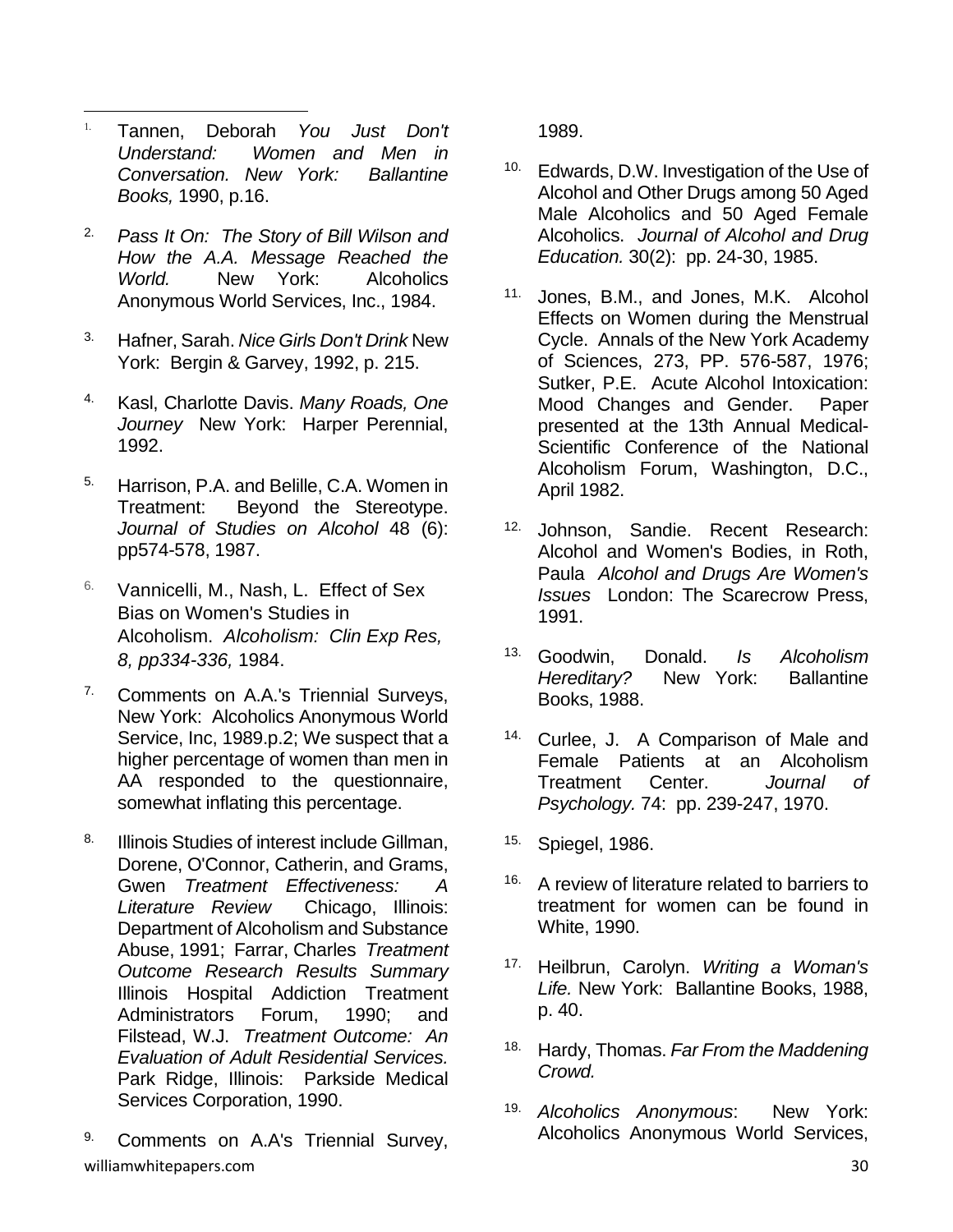Inc., 1955, p.59.

- 20. Kirkpatrick, Jean. *Turnabout* New York: Bantam Books, 1986, p.161.
- 21. Kirkpatrick, 1986, p.166.
- 22. Kirkpatrick, 1986, p. 161.
- 23. Ibid.
- 24. Gannon, J. Patrick. *Soul Survivors.* New York: Prentice Hall Press, 1989, p.286.
- 25. White, William. *Project SAFE Program Handbook.* Springfield, Illinois: Illinois Department of Children and Family Services, 1990, p 93.
- <sup>26.</sup> Poston, Carol and Lison, Karen *Reclaiming Our Lives* New York: Bantam Books, 1989.
- 27. Gannon, 1989, p.397-398.
- <sup>28.</sup> Laidlow, Toni Ann Dispelling the Myths: A Workshop on Compulsive Eating and Body Image in Laidlow, T. and Malmo, C. *Healing Voices: Feminist Approaches to Therapy with Women* San Francisco: Jossey-Bass, 1990, p18.
- 29. Gilligan, Carol. *In a Different Voice* Cambridge, Mass: Harvard University Press, 1982, p.63.
- 30. *Alcoholics Anonymous*, p.59
- 31. Ibid
- 32. Jellinek, E.M. *The Disease Concept of Alcoholism.* New Haven Connecticut: College and University Press, 1960.
- 33. Schaef, Anne Wislon. *Women's Reality* San Francisco: Harper Collins Publisher, 1992.
- 34. Bateson, Mary Catherine. *Composing a Life* New York: Penguin Books, 1989.
- williamwhitepapers.com 31 35. French, Marilyn. *The War Against Women* New York: Summit Books,

1992.

36.*Alcoholics Anonymous, 1955, p. 59.*

- 37. Ibid.
- 38. Ibid.
- 39. Ibid.
- 40. Fulani, Lenora. *The Psychopathology of Everyday Racism and Sexism*, New York: Harrington Park Press, 1988, p.113.
- 41. Kirkpatrick, 1986, p.161.
- 42. Gannon, 1989, 397-398.
- 43. Ibid.
- 44. Women for Sobriety, *Sober Times* October, 1990.
- 45. *Alcoholics Anonymous*, 1955, p. 564.
- 46. Jean Kirkpatrick, *People Magazine*, June 29, 1987.
- 47. Bateson, 1989.
- 48. McEvoy, Maureen. Repairing Personal Boundaries: Group Therapy with Survivors of Sexual Abuse. in Laidlow, T. and Malmo, C. *Healing Voices: Feminist Approaches to Therapy with women* San Francisco: Jossey-Bass, 1990, p. 71-72.
- 49. Bambara, Toni Cade in Tate, Claudia *Black Women Writers at Work* England: Oldcastle Books, 1983, p. 20.
- 50. Belenky, Mary Field, Clinchy, Blythe McVicker, Goldberger, Nancy Rule and Tarule, Jill Mattuck. *Women's Ways of Knowing* New York: Basic Books, 1986.
- 51. Ibid.
- 52. Bernard, Jessie. *The Female World.* New York: Free Press, 1981.
- 53. Kirkpatrick, 1986, p. 161.
- 54. Women For Sobriety, *Sober Times*,